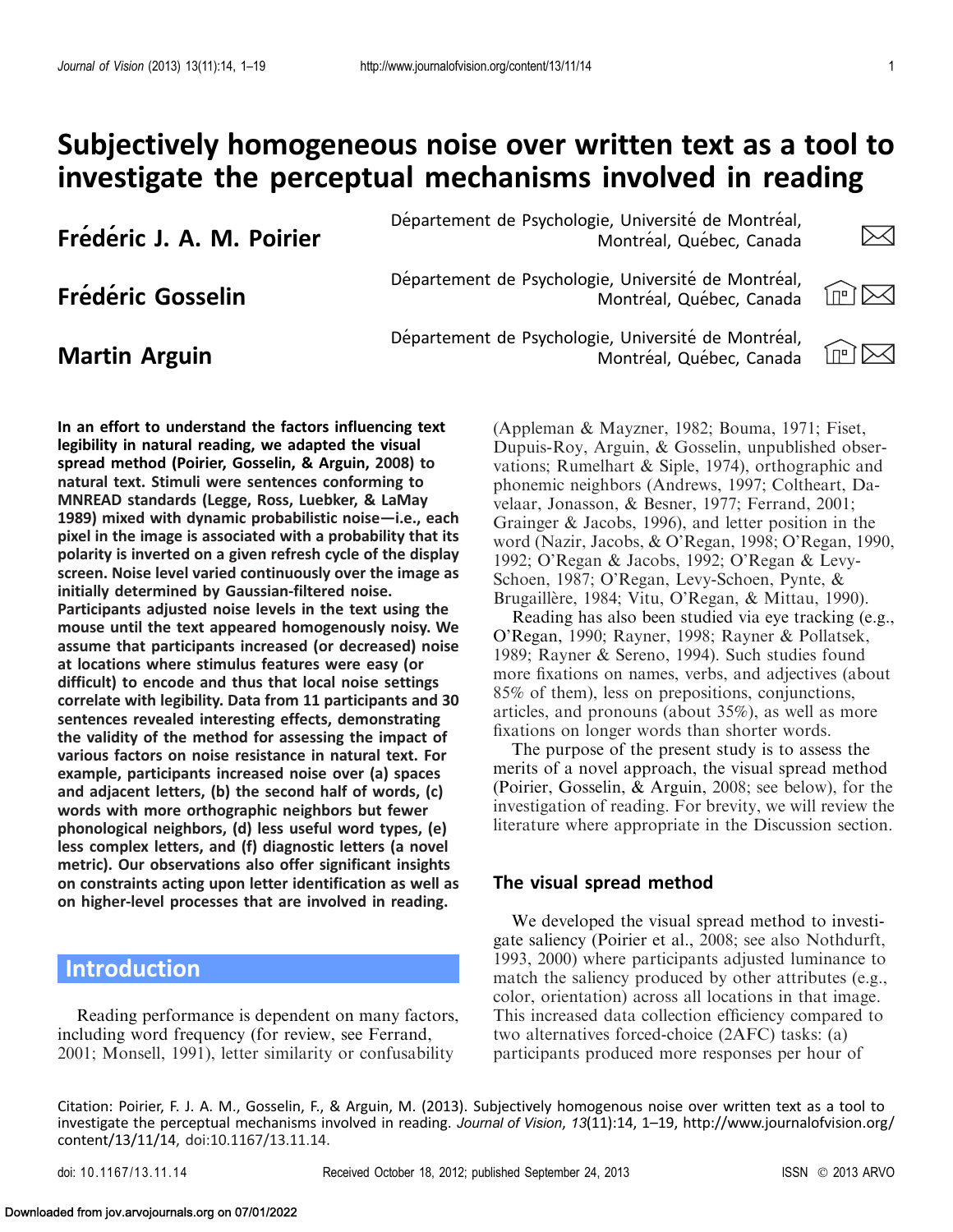testing, and (b) each response revealed both the location and intensity of perceived saliency.

In the present study, we adapted the visual spread task to evaluate which parts of the written sentence were more noise resistant. Our measure of noise resistance was subjective, in that participants adjusted noise levels until they perceived noise to be homogeneous over the sentence. Actually, the adjustments made by participants systematically contained more noise on some parts of the sentences than others. We assumed that participants spread the noise to equalize signal-to-noise ratios across the stimulus. If that assumption was correct, then the analysis performed on noise distribution would recover the factors contributing to the signal.

Advantages of the visual spread method applied to reading include: (a) the data recovered covers scales ranging from single letters to entire words, (b) any factor that varies within the stimulus sentences can be correlated with the data to estimate its contribution, and (c) regression analyses can determine if factors are redundant or unique (see also [Appendix D](#page-17-0)).

We used regression analysis to determine which factors were correlated with noise resistance, including a vast array of factors related to letters, words, and spaces. Our results are congruent with the literature regarding the factors affecting reading performance despite methodological differences. The ecological validity of our method is also discussed (see [Appendix](#page-17-0) [D](#page-17-0)).

### Methods

#### Ethics statement

The research protocol was reviewed and approved by the University of Montréal Health Research Ethics Committee. Written informed consent was obtained from participants prior to their participation.

#### Participants

Eleven participants volunteered (four males and seven females), including the first author, as well as university undergraduate and graduate students. Their vision was normal or corrected-to-normal. Participants were French native speakers and fluent French readers.

#### Apparatus

Testing and data collection were conducted on a PC computer (P4 3 GHz;  $800 \times 600$  pixels; 75 Hz refresh

rate). Responses were recorded via mouse button presses. Viewing distance was 68.5 cm, where 16 pixels equaled 1<sup>°</sup> visual angle. The entire stimulus subtended  $8^{\circ} \times 16^{\circ}$ . Stimulus generation and data collection were controlled by MATLAB with Psychophysics Toolbox extensions (Brainard, [1997;](#page-11-0) Pelli, [1997](#page-13-0)).

### Procedure

#### Visual spread task

In the current visual spread task, participants equated noise levels over sentences. Nothdurft ([1993,](#page-12-0) [2000\)](#page-12-0) introduced a ''saliency match'' task where participants had to indicate which of two stimulus patches was more salient (i.e., which patch grabbed attention). This allowed him to equate saliency across attributes (e.g., luminance, color, orientation). In the study of Poirier et al. ([2008\)](#page-13-0), participants distributed luminance over an image made of randomly colored and oriented lines. Adding (or removing) luminance at an image location increased (or reduced) the visibility of features at that location. Participants' luminance matches were significantly correlated with properties known to modulate saliency.

In the current study, on each trial, participants were shown a display containing a sentence written over three lines in black and white ([Figure 1B, C](#page-2-0)). Each pixel of the stimulus was white or black and was associated with a probability of polarity inversion, which constitutes the noise level at that location. Participants were required to equate apparent noise levels over the image by left-clicking (or right-clicking) on points where noise levels were perceived as higher (or lower) than elsewhere, which decreased (or increased) the noise level within a small window around that location. The position and duration of button presses was used to dynamically adjust noise levels.

#### Stimuli

Stimuli consisted of two parts: a sentence and probabilistic noise. Sentences were taken from a bank of French sentences (Senécal, [2001;](#page-13-0) Senécal, Gresset, & Overbury, [2002\)](#page-13-0) constructed to conform to MNREAD standards (a standard reading speed test; Legge, Ross, Luebker, & LaMay, [1989\)](#page-12-0): (a) 60 characters long, including spaces between words, (b) about 10 words long, (c) divided in three lines, each about equal in physical length and centered on the screen, and (d) using simple sentence structures and high-frequency words easily understood by eight-year-old children. The height of the letter "x" was 7 pixels  $(0.44^{\circ})$ , and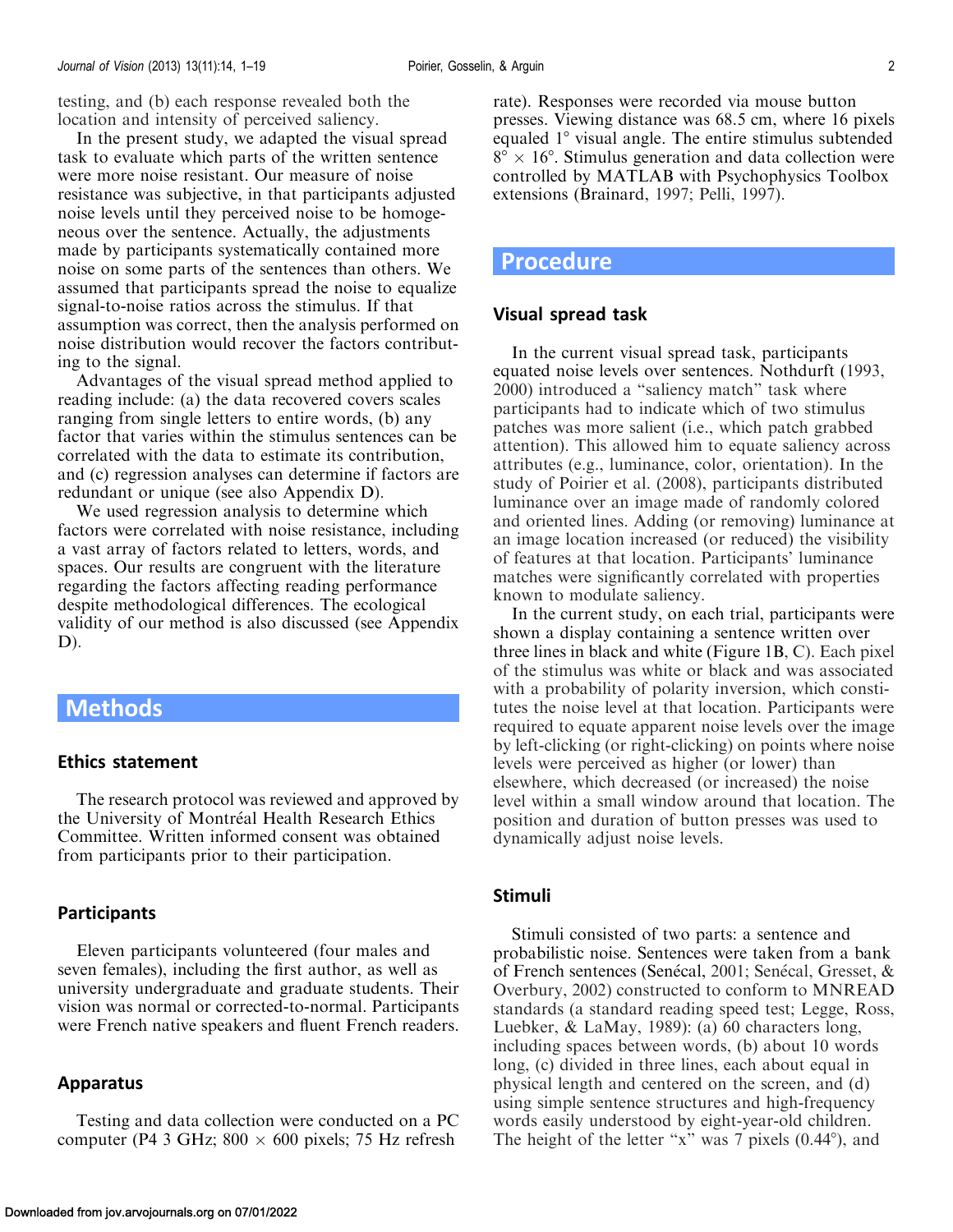<span id="page-2-0"></span>

Figure 1. A sample stimulus is shown without noise (A) and after adjustment by participants (B; average). Panel B is also shown with noise differences amplified (C), or with noise levels represented as gray levels (D; surround gray = 12.5% noise; lighter = less noise). The noise levels in Panel B appear roughly homogeneous over the image, despite systematic variation in noise levels as highlighted in panels C, D.

letters could extend 3 pixels  $(0.19^{\circ})$  above and/or below that. The font used was Courier. Only lowercase nonaccented letters were used in the analyses, with capital letters, accented letters, and apostrophes classified as ''miscellaneous characters.''

The noise was dynamic and probabilistic. Every pixel was associated with a probability of being displayed at opposite polarity on any frame (13.3 Hz). This probabilistic noise was defined using (detailed below): (a) initial noise levels set using filtered random noise, (b) filtered noise that was normalized, (c) and then transformed into probabilistic noise, and (d) as participants changed noise levels, values were renormalized.

The filtered binary noise (N) was created using binary noise filtered using a Gaussian filter, defined as:

$$
G_{i,j} = e^{\frac{-(i^2+j^2)}{\sigma^2}}
$$
 (1)

where  $\sigma = 0.5^{\circ}$ , and  $(i, j)$  are coordinates. N was linearly scaled to a range of 0 to 1, normalized to a mean of 0.5, and values outside the 0 to 1 range were clipped. Each time  $N$  was updated by user responses, it was

renormalized and reclipped (if necessary). The resulting scaled filtered noise was transformed into probability noise  $(P)$  using the following transformation:

$$
P = 50\% \cdot \text{N}^2 \tag{2}
$$

where pixels varied from: (a) showing the sentence at all times, i.e., never inverting,  $N = 0$ ,  $P = 0\%$ , (b) showing random noise at all times, i.e.,  $N = 1$ ,  $P = 50\%$ , and (c) showing sentence and noise in various amounts, average  $N = 0.5$ , average  $P = 12.5\%$ . The squaring exponent made noise levels vary smoothly over time when adjusting noise levels because small changes are noticeable at low-noise levels. Dynamic noise was used rather than static noise because (a) noise density is easier to evaluate in dynamic noise due to averaging

over time, and (b) participants saw real-time effects of adjusting noise.

Participants adjusted noise levels by pressing either mouse button at a location (N varied by 0.5/s; the right/ left button increased/decreased noise respectively in a Gaussian window with  $\sigma = 0.5^{\circ}$ ). Each adjustment was followed by renormalization and reclipping as described above. Normalization was done to prevent participants from setting noise at ceiling or floor values, as well as to keep average noise levels constant across participants and sentences. At 12.5% noise level, words near and far from fixation remained visible. Higher levels of noise would mask the text context, thus potentially bias results towards local properties.

Noise could only be adjusted by participants within an ''area of interest'' (AOI) on and near text. Outside the AOI, pixels were kept at 12.5% noise. The AOI was defined as the areas containing letters extended two character spaces on each side and two character heights above and below, Gaussian-blurred ( $\sigma = 0.5^{\circ}$ ) to smooth the transition between inside and outside of the AOI. This encouraged participants to concentrate responses on or near text. ''Surrounding space'' is space contained within the AOI but located either between or outside sentences.

Following the logic that some sentence parts are perceived more clearly than others, the point of subjective noise equality would be negatively correlated with text clarity. We henceforth use the term "noise" resistance'' to denote local noise density, in units of percent noise.

#### Temporal sequence

The 30 sentences were divided in three test sessions. Each sentence was shown about equally often (details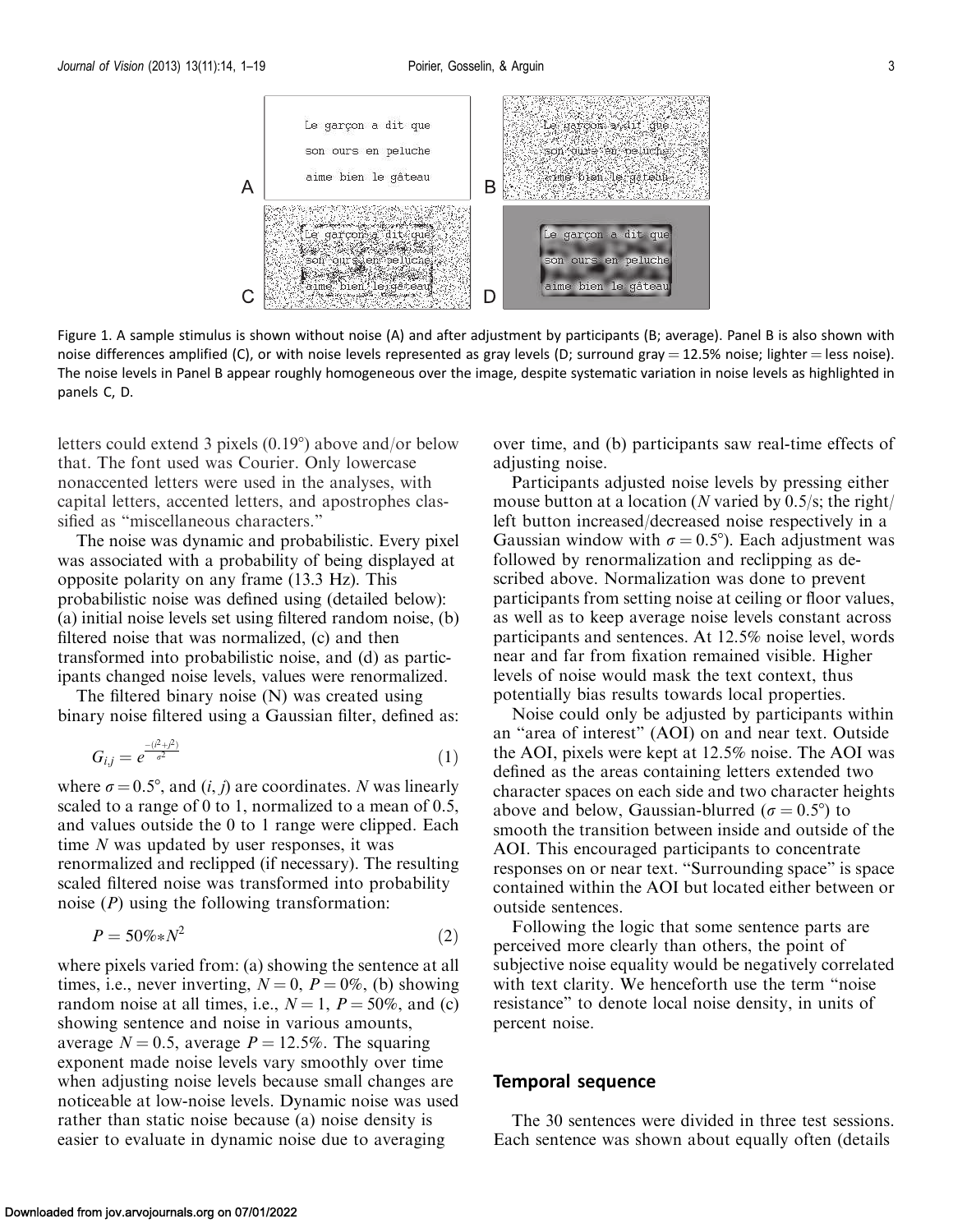<span id="page-3-0"></span>

Figure 2. Weights (-y-axis) associated with space-based and positional-based factors. A positive (or negative) weight indicates that noise was higher (or lower) in the areas indicated by the factor. Participants increased noise on spaces surrounding and between words (A), on external letters (A), one-letter words (B), on letters further towards the right (C, D, F), and on the last letter. They decreased noise on miscellaneous characters (A). Error bars and dotted lines represent SEM.

below). Each session was 30 min long, for a total of 90 min of testing per participant.

Each trial lasted 20 s, during which participants could make as many adjustments as they wanted. Noise levels were adjusted in real-time. Trials were separated by a blank screen for 500 ms. On 50% of trials, the sentence was selected randomly. On other trials, the least-presented sentence was selected, to ensure that every sentence was presented about equally often. Each sentence was presented nine times on average, with repeated presentations using the noise as set in the prior trial to encourage participants to search carefully for uneven noise.

#### Analysis

Analyses were performed in two steps as recommended by Lorch and Myers ([1990](#page-12-0)). (1) Regression analyses were performed to extract factor weights per participant. Regression weights represent noise change per unit of change in a given factor. The standard error of the means (SEM) of those weights represents the accuracy of that mean, despite potential individual differences in strategy. (2) Those weights were analyzed using repeated measures ANOVAs (to compare weights together) and  $t$  tests (to assess whether individual weights were significantly different from zero). Due to individual variability, t tests on individual weights were less powerful than ANOVAs. For orthogonal factors, this is equivalent to measuring mean noise relative to baseline noise and performing standard analyses. However, the method generalizes to nonorthogonal factors. Note that since individual differences in strategies contribute to the error terms of these

analyses, effects that are statistically significant are effects that show consistency across participants.

For example, the analysis of space-based factors shown in Figure 2A included two steps: (1) A regression analysis extracted mean noise for surrounding space, spaces, letters near spaces, and miscellaneous characters for each participant, and  $(2)$  t tests determined independently which of these four factors influenced noise resistance.

Some factors were decomposed into separate predictor variables to clarify trends in two steps: (1) A regression analysis extracted mean noise at each level of the variable, for each participant, and (2) an ANOVA determined if noise varied as a function of that variable. For example, the analysis of the word length effect shown in Figure 2B included two steps: (1) A regression analysis extracted mean noise for each word length and participant, and (2) an ANOVA determined if mean noise varied with word length. Note that these factors were also analyzed not decomposed (e.g., [Table 2\)](#page-4-0).

Regression analysis combined factors in three ways: (a) ''independent,'' meaning that factors are entered alone, (b) ''blocked,'' meaning that all factors from that block were included, and (c) ''full,'' meaning that all factors were included. Analyses including more factors were performed to evaluate the relative importance of factors by allowing them to compete for explained variance, as well as controlling for lowerlevel factors. In all cases, all variables were entered simultaneously; therefore, no preference was given in ability to compete for accounted variance. All regressions include controls for spaces, surrounding spaces, and miscellaneous characters, including ''independent'' regressions.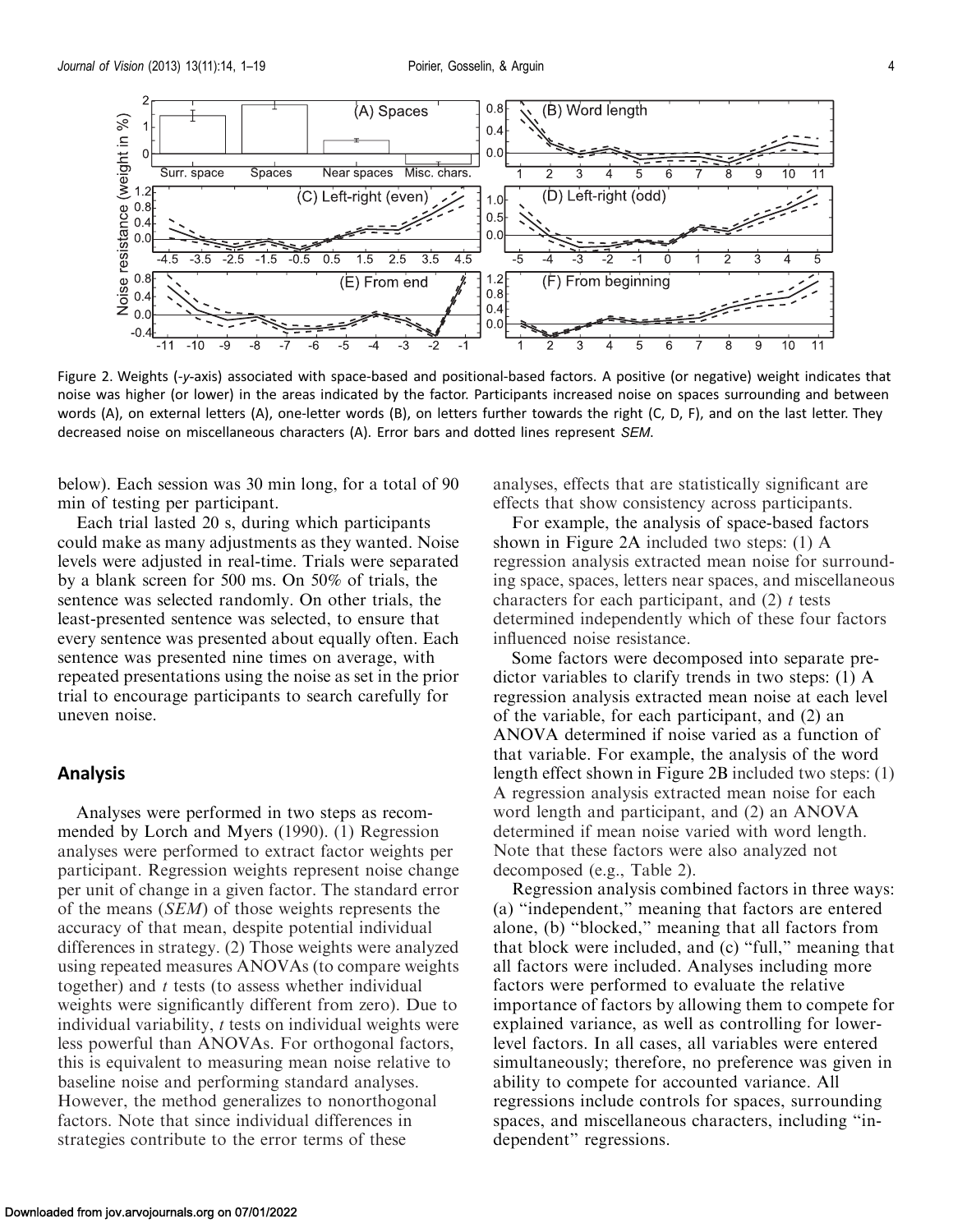<span id="page-4-0"></span>Journal of Vision (2013) 13(11):14, 1–19 Poirier, Gosselin, & Arguin 5

|                         |                          | e                        |    |          |        | n.     |        | e    | n   |                   |
|-------------------------|--------------------------|--------------------------|----|----------|--------|--------|--------|------|-----|-------------------|
| Word length             |                          |                          | 3. | υ        | ь      | b      |        | b    | ь   |                   |
| Distance from beginning |                          |                          | 3. | 0        |        |        |        | 4    |     | b                 |
| Distance from end       | $-5$                     | $\overline{\phantom{0}}$ | -1 | $^{(1)}$ | -6     | $-5$   | -4     | $-5$ | — 1 | $\qquad \qquad -$ |
| Distance left-right     | $\overline{\phantom{0}}$ |                          |    | 0        | $-2.5$ | $-1.5$ | $-0.5$ | 0.5  | 1.5 | 2.5               |
| Noun                    |                          |                          |    |          |        |        |        |      |     |                   |

Table 1. Some sample factors and their values for each character position in a sequence of two words. Notes: "les chiens" in English: ''the dogs''.

#### Factors

Most factors are described in the Results sections where they are analyzed. Factors requiring a lengthy explanation are described in [Appendices A](#page-14-0) and [B](#page-16-0), which also include some factor statistics.

We used a battery of factors that could potentially influence noise resistance using multiple regression

| Category       | Factor                     | Independent        | <b>Blocked</b>     | Full               | Figure<br>reference | $R^2$              |
|----------------|----------------------------|--------------------|--------------------|--------------------|---------------------|--------------------|
| Spaces & misc. | Surrounding space          | $1.448 \pm 0.211$  | $0.659 \pm 0.175$  | $1.615 \pm 0.396$  | 2A                  | $21.7\% \pm 4.1\%$ |
|                | <b>Spaces</b>              | $1.861 \pm 0.163$  | $1.939 \pm 0.169$  | $0.754 \pm 0.259$  |                     |                    |
|                | Near spaces                | $0.506 \pm 0.063$  | $0.506 \pm 0.063$  | $0.182 \pm 0.119$  |                     |                    |
|                | Miscellanous characters    | $-0.402 \pm 0.090$ | $-0.454 \pm 0.089$ | $-0.092 \pm 0.111$ |                     |                    |
| Positional     | Word length                | $-0.018 \pm 0.011$ |                    |                    | $2B-F$              | $20.8\% \pm 3.9\%$ |
|                | Left-right                 | $0.107 \pm 0.022$  |                    |                    |                     |                    |
|                | From end                   | $0.084 \pm 0.016$  |                    |                    |                     |                    |
|                | From beginning             | $0.060 \pm 0.016$  |                    |                    |                     |                    |
| Letters        | Width                      | $-0.397 \pm 0.268$ | $1.181 \pm 0.323$  |                    | 3                   | $27.7\% \pm 4.3\%$ |
|                | Confusability in noise     | $0.795 \pm 0.120$  | $1.339 \pm 0.328$  |                    |                     |                    |
|                | Confusability low contrast | $0.581 \pm 0.102$  | $-0.880 \pm 0.257$ |                    |                     |                    |
|                | Complexity                 | $-1.092 \pm 0.150$ | $-1.446 \pm 0.186$ |                    |                     |                    |
|                | Log letter frequency       | $0.272 \pm 0.046$  | $0.074 \pm 0.062$  |                    |                     |                    |
|                | Diagnosticity              | $0.363 \pm 0.132$  | $0.099 \pm 0.137$  |                    |                     |                    |
| Sublexical     | Grapheme length            | $0.000 \pm 0.052$  | $-0.003 \pm 0.053$ | $0.019 \pm 0.052$  | 4A, B               | $20.3\% \pm 3.7\%$ |
|                | Syllable length            | $-0.017 \pm 0.019$ | $0.006 \pm 0.018$  | $-0.021 \pm 0.011$ |                     |                    |
|                | Token syllable frequency   | $0.019 \pm 0.025$  | $-0.128 \pm 0.040$ | $-0.101 \pm 0.032$ |                     |                    |
|                | Type syllable frequency    | $0.145 \pm 0.034$  | $0.258 \pm 0.046$  | $0.154 \pm 0.050$  |                     |                    |
| Frequencies    | Log frequency              | $0.014 \pm 0.008$  | $-0.017 \pm 0.013$ | $0.022 \pm 0.028$  | 4C, D               | $20.6\% \pm 3.7\%$ |
|                | Log cumulative Frequency   | $0.015 \pm 0.009$  | $0.024 \pm 0.014$  | $-0.021 \pm 0.029$ |                     |                    |
|                | N homographs               | $0.021 \pm 0.015$  | $-0.011 \pm 0.013$ | $0.013 \pm 0.019$  |                     |                    |
|                | N homophones               | $0.001 \pm 0.006$  | $0.001 \pm 0.007$  | $-0.007 \pm 0.007$ |                     |                    |
|                | Log orthographic neighbors | $0.052 \pm 0.023$  | $0.097 \pm 0.022$  | $0.056 \pm 0.027$  |                     |                    |
|                | Log phonetic neighbors     | $0.000 \pm 0.019$  | $-0.056 \pm 0.020$ | $-0.037 \pm 0.020$ |                     |                    |
| Word type      | Auxiliary verb             | $0.445 \pm 0.090$  | $0.302 \pm 0.129$  | $0.484 \pm 0.253$  | 4E, F               | $20.6\% \pm 3.8\%$ |
|                | Conjunction                | $0.331 \pm 0.188$  | $0.191 \pm 0.219$  | $0.528 \pm 0.255$  |                     |                    |
|                | Article                    | $0.159 \pm 0.077$  | $0.014 \pm 0.117$  | $0.369 \pm 0.222$  |                     |                    |
|                | Pronoun                    | $0.142 \pm 0.114$  | $-0.001 \pm 0.146$ | $0.393 \pm 0.187$  |                     |                    |
|                | Verb                       | $0.017 \pm 0.029$  | $-0.121 \pm 0.098$ | $0.425 \pm 0.213$  |                     |                    |
|                | Preposition                | $-0.004 \pm 0.066$ | $-0.138 \pm 0.109$ | $0.286 \pm 0.161$  |                     |                    |
|                | Noun                       | $-0.038 \pm 0.073$ | $-0.159 \pm 0.080$ | $0.339 \pm 0.168$  |                     |                    |
|                | Determiner                 | $-0.093 \pm 0.113$ | $-0.223 \pm 0.158$ | $0.320 \pm 0.259$  |                     |                    |
|                | Adverb                     | $-0.108 \pm 0.064$ | $-0.233 \pm 0.105$ | $0.199 \pm 0.185$  |                     |                    |
|                | Adjective                  | $-0.146 \pm 0.064$ | $-0.264 \pm 0.119$ | $0.264 \pm 0.210$  |                     |                    |

Table 2. Summary of analyses. Notes: All analyses include the factors "spaces," "miscellaneous characters," "surrounding space," and a constant. Weights are shown for independent, blocked, and full regressions. Intervals are SEM across participants. Factors marked by "—" were included in the analysis as controls. Empty lines represent factors not included in the given regressions.  $R^2$  for the full analysis was 29.5%  $\pm$  4.2%.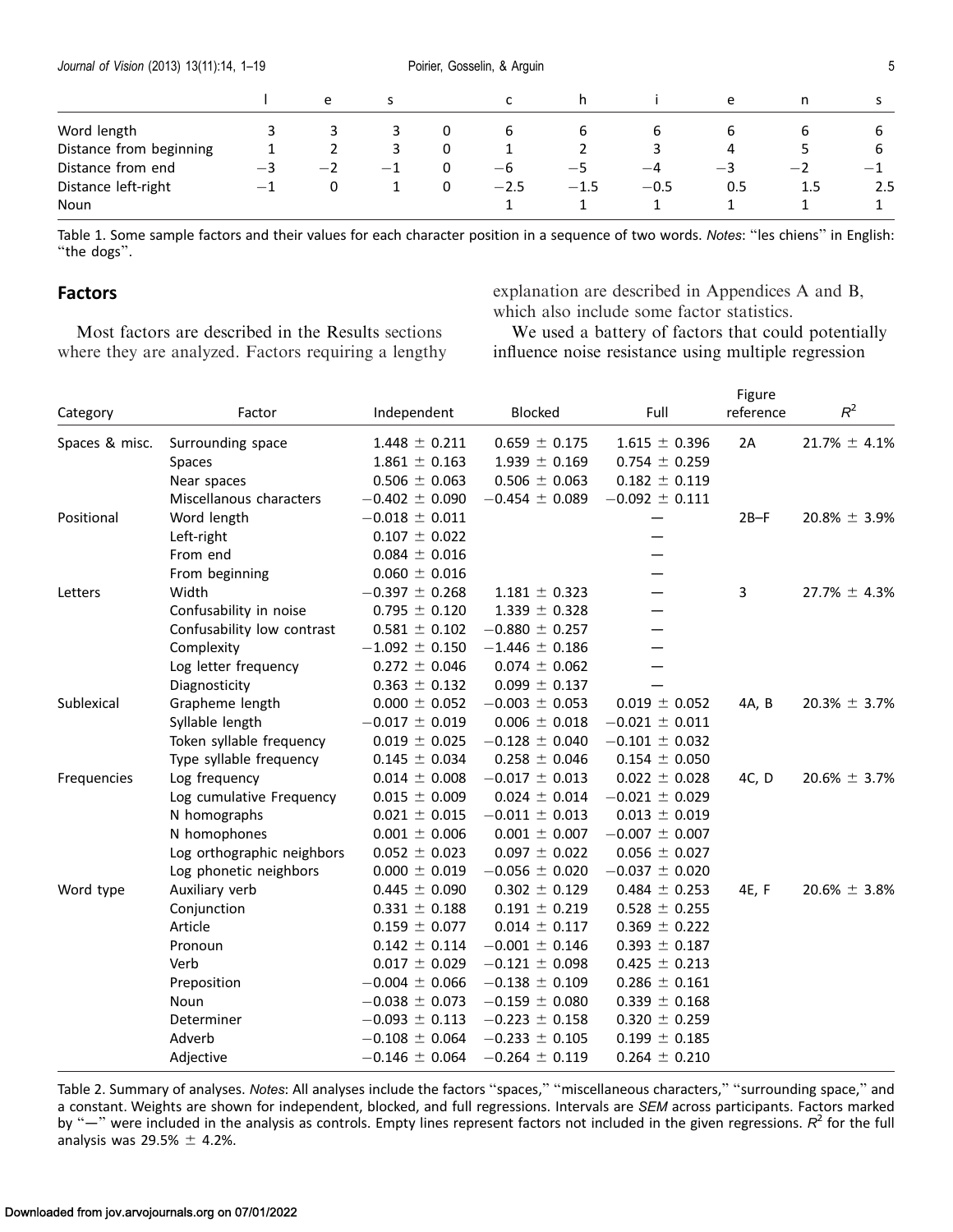analysis. [Table 1](#page-4-0) shows some sample factors for two sample words, along with the numerical value assigned to each letter position on those factors. Note that all letter positions received the same value if a factor characterizes the entire word. Note also that categorical variables were assigned a numerical code of nominal value.

Factors were selected if they met the following criteria: (a) they had to be easily quantifiable based on physical characteristics or previously collected data, and (b) they had to vary naturally within the selected sentences, rather than requiring specific manipulations. Note that the analysis could have included further factors, and data could be re-analyzed as further factors are added. However, we believe this set of factors constitutes a fairly comprehensive list of factors present in normal reading situations. The main factors are listed in [Table 2](#page-4-0), and [Table 1](#page-4-0) shows some examples of factors used. Factors are described in [Appendices A](#page-14-0) and [B](#page-16-0). Diagnosticity was a novel factor to estimate how important single letters were to word recognition. Confusability measured how likely a letter was to be confused as another letter.

### Results

Participants systematically set noise levels higher in certain locations than others, resulting in systematic noise modulations over the image, which we quantified as ''noise resistance'' (in units of percent noise).

Factors underlying noise resistance were analyzed in four blocks: (a) space-based, (b) positional, (c) letterbased, and (d) text-based factors. The main results are summarized in [Table 2.](#page-4-0) As new factors are added, some weights on previous factors changed (e.g., reverse direction, drop to zero). Such weight changes occur when other factors compete to explain the same variance. Such changes are thus informative and discussed below.

#### Space-based factors

This block included: (a) ''surrounding space'' indicating the empty space directly surrounding the text, but not including spaces between words, (b) "spaces," (c) "near spaces" indicating letters adjacent to one or two spaces, and (d) ''misc. letters'' including apostrophes, accented letters, and uppercase letters [\(Figure 2A](#page-3-0)). For these factors, a weight of zero indicated that noise was as high as noise over regular letters.

Participants had a higher resistance to noise for surrounding space, spaces, and the external letters of words than for internal letters,  $ts(10) \ge 6.9$ ,  $ps <$ 0.0001. Participants put less noise on miscellaneous characters than on letters,  $t(10) = -4.5$ ,  $p = 0.001$ .

#### Positional factors

Positional factors refer to the position of a letter in a word (in number of letters; see [Table 1\)](#page-4-0): (a) word length  $(M=5.54, SD=2.26)$ , (b) "left-right" distance from the word's center keeping directional information (positive was towards the right), and  $(c-d)$  distance from the beginning/end of words. The factors were analyzed separately for odd- and even-length words as well as combined into a single analysis, with similar results.

Positional factors were decomposed into independent levels to analyze trends (see ''Procedure: Analysis'' section). For example, the factor ''distance from beginning'' is decomposed into the sub-categories "first letter," "second letter," etc., each of which indicates if a letter belongs to the subcategory  $(1 =$ yes,  $0 = no$ ).

Participants increased noise on ([Figure 2B](#page-3-0) through [F](#page-3-0)): (a) one-letter words,  $F(10, 100) = 7.55$ ,  $p < 0.001$ ; LSD  $ps < 0.02$ ; [Figure 2B](#page-3-0), (b) letters further towards the right of a word, linear  $Fs(1, 10) > 14.0$ ,  $ps \le 0.004$ ; [Figure 2C](#page-3-0), [D,](#page-3-0) and [F,](#page-3-0) (c) letters further from the center of a word, quadratic  $Fs(1, 10) > 13.6$ ,  $ps < 0.004$ ; [Figure 2C](#page-3-0), [D,](#page-3-0) and (d) the last letter (last letter different from any previous letter;  $F[10, 100] = 12.06, p < 0.001$ ; LSD  $ps < 0.015$ ; [Figure 2E\)](#page-3-0). Taken together, these factors indicate that participants increased noise levels on letters away from the center and towards the right of words.

#### Letter-based factors

This block included six factors ([Appendices A](#page-14-0) and [B](#page-16-0), "Factors" section in the Methods, and [Table 3](#page-6-0)): (a) letter complexity, (b) letter width, (c–d) confusability in noise or in low contrast, (e) log letter frequency, and (f) diagnosticity. The variables complexity, letter width, and diagnosticity were normalized to a maximum value of 1 for the regression analysis.

Noise-resistant letters were frequent, easily confusable, diagnostic, and less complex [\(Table 3](#page-6-0); [Figure 3](#page-6-0)). Letter width had no effect on its own,  $t(10) = -1.5$ ,  $p = 0.17$ , but if entered with other factors, wider letters received more noise,  $ts(10) \geq 3.7$ ,  $p \leq 0.0045$ . That is, the letter width effect was too small to be observed on its own.

Both confusability factors were positively correlated with noise resistance (independent:  $t s[10] \geq 5.7$ ,  $p s <$ .0003). Contrary to intuition, letters of high confus-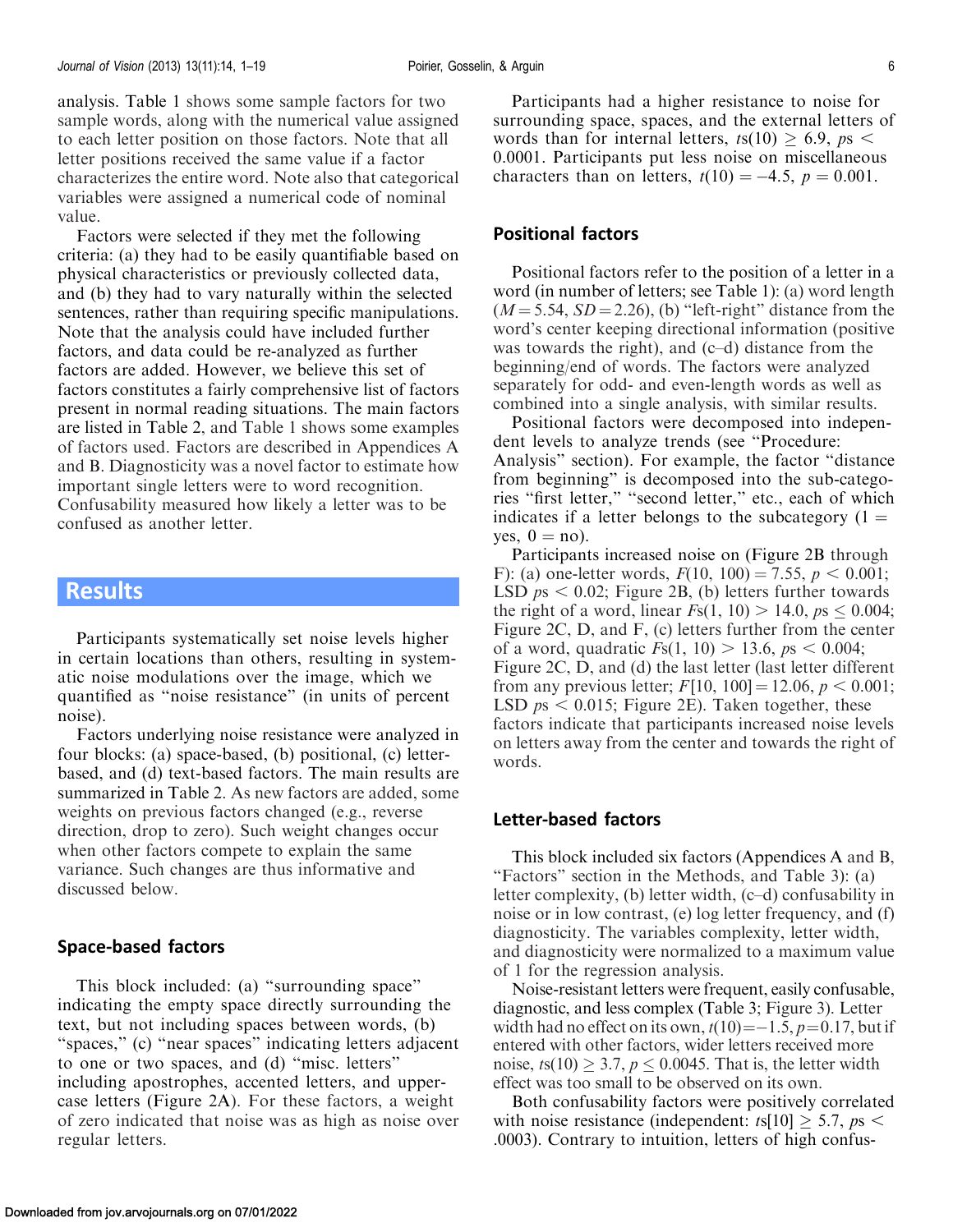<span id="page-6-0"></span>

| Factor                        | Noise resistance | Diagnosticity | Log letter frequency | Complexity | Confusability in low contrast |
|-------------------------------|------------------|---------------|----------------------|------------|-------------------------------|
| Confusability in noise        | 0.646            | 0.410         | 0.566                | $-0.756$   | 0.953                         |
| Confusability in low contrast | 0.676            | 0.487         | 0.644                | $-0.713$   |                               |
| Complexity                    | $-0.561$         | $-0.239$      | $-0.457$             |            |                               |
| Log frequency                 | 0.428            | 0.810         |                      |            |                               |
| Diagnosticity                 | 0.442            |               |                      |            |                               |

Table 3. Correlations between several measures based on the same font. Notes: If the factor complexity is multiplied by  $-1$ , all correlations become positive here.

ability received more noise. When entered with other factors, "confusability in noise" remained,  $ts(10) > 3.8$ ,  $ps < 0.0035$ , whereas "confusability in contrast" became negatively associated with noise resistance,  $t\text{s}(10) \leq -3.2$ ,  $p\text{s} < 0.01$ . In other words, participants increased noise on letters with low confusability in low contrast, and greater confusability in noise.

Complex letters were less resistant to noise in all analyses,  $t s(10) \le -6.9$ ,  $p s < 0.0001$ .

Frequent letters received more noise,  $t(10) = 5.9$ , p  $= 0.0002$ , but this effect disappeared when other factors were included in the analysis,  $ts(10) < 1.2$ , ps  $\geq$  0.26, suggesting that letter frequency did not contribute uniquely to explained variance.

Higher diagnosticity was associated with an increase in noise resistance,  $t(10) = 2.8$ ,  $p = 0.020$ . The effect disappeared when other factors were included,  $ts(10) \le$ 0.54,  $ps \geq 0.60$ , suggesting that diagnostic letters are noise resistant due to other features.

Taken together, letter-based factors offer a solid account of noise resistance for individual letters of the alphabet (Figure 3C). The correlation between predicted noise using letter-based factors  $(y\text{-axis})$ , and data averaged over multiple instances of a letter (-x-axis)



Figure 3. Weights (y-axis) associated with letter-based factors, when entered independently (A) or "blocked" together (B). A weight of "0" indicates that the factor is not associated with noise increase or decrease. (C) Correlation between averaged noise and predicted noise per letter. ''Low c.'' is an abbreviation for "low contrast."

was high ( $r = 0.808$ ). Error bars indicate *SEM* based on individual variability, with error bars for the model based on individual variability of regression fits.

#### Text-based factors

The last block of factors includes 24 factors, classified into: (a) sub-lexical statistics, (b) frequencies, and (c) word type.

Of the sublexical factors [\(Figure 4C](#page-7-0), [D](#page-7-0)), only syllable frequency by type was independently correlated with noise resistance,  $t(10) = 4.3$ ,  $p = 0.0016$ ; all others:  $|ts|(10) < 0.75$ ,  $ps > 0.39$ . In the blocked analysis, noise resistance increased with type frequency,  $t(10) = 5.7$ ,  $p = 0.0002$ , and decreased with token frequency,  $t(10) = -3.23$ ,  $p = 0.009$ . The syllable frequency factors (type and token) remained significant (or at least near-significant) in the full analysis,  $|ts(10)| > 3.09$ ,  $ps < 0.012$ ; except for token syllable frequency in the full analysis:  $t(10) =$  $-2.0, p = 0.076$ . Grapheme and syllable length were not significant in any analysis,  $|ts|(10) < 1.82$ ,  $ps >$ 0.099. This suggests that the two syllable frequency factors are unique contributors to explained variance, where words are more noise resistant if they have high type frequencies yet low token frequencies.

Of the frequency factors ([Figure 4E, F\)](#page-7-0), log orthographic neighbor frequency was associated with an increase in noise,  $ts(10) \ge 2.2$ ,  $ps \le 0.049$ ; nearsignificant in the full analysis:  $t(10) = 2.07$ ,  $p = 0.065$ , and log phonological neighbor frequency was only significant in the blocked analysis,  $t(10) = -2.8$ ,  $p =$ 0.019; independently:  $t(10) = 0.0$ ,  $p = 0.99$ ; full:  $t(10) =$  $-1.84$ ,  $p = 0.095$ . None of the other frequency-based factors was significant in any of the analyses (log lexical frequency, log cumulative frequency, number of homographs, number of homophones;  $|t|s \le 1.8$ ,  $p s \ge$ 0.10. Thus participants increased noise on words that were graphically similar to other words, and had a more unique pronunciation. The phonological effect was more dependent on which factors were included in the analysis.

There was an effect of word type,  $F(9, 90) = 4.1$ ,  $p =$ 0.0 [\(Figure 4E](#page-7-0), [F](#page-7-0)), with words associated with sentence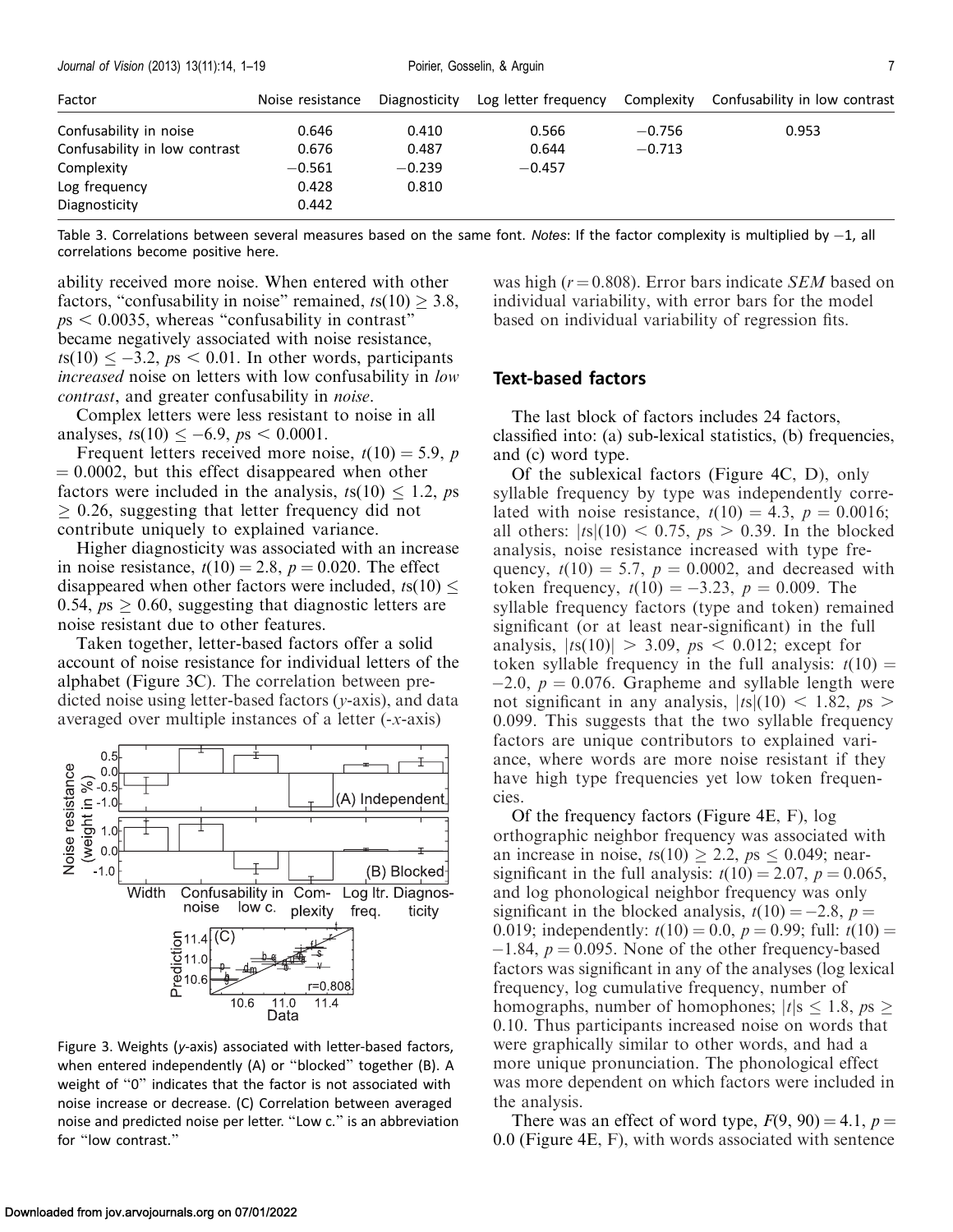<span id="page-7-0"></span>

Figure 4. Weights (y-axis) associated with text-based factors, when entered together (blocked; right) or independently (left). Factors are arranged in panels according to the blocks they were entered in. A weight of "0" indicates that the factor is not associated with noise increase or decrease. (A, B) Of the four subword statistics, only the syllabic frequencies were significantly correlated with noise levels, where participants increased noise on high syllable type frequency and low syllable token frequency. (C, D) Participants increased noise on words with more orthographic neighbors and fewer phonological neighbours. (E, F) Word type also influenced noise levels.

understanding generally receiving less noise. We observed the following ranking of word type from lowest to highest noise resistance (all  $ps < 0.05$ ): (a) adjectives, (b) verbs, (c) articles, and (d) auxiliary verbs. Other word categories were too variable across participants to establish a statistically reliable ordering. The word-type effect was not significant in the full analysis,  $F(9, 90) = 1.7$ ,  $p = 0.098$ , suggesting that the word-type effect could be due to other factors.

### **Discussion**

#### Summary of results

Within 90 min of data collection per participant, the novel and intuitive method of visual spread produced reliable data on perceived text clarity or noise resistance throughout a set of sentences.

Noise resistance, as measured using the visual spread task, was significantly correlated with many factors consistent with the reading literature, including (a) position of spaces, (b) letter position within words, (c) letter complexity, (d) letter confusability, and (e) lexical characteristics. We also document an effect of the novel factor of letter diagnosticity. Thus, although participants were not explicitly asked to read the sentences, their responses nevertheless correlated with some factors known to influence readability.

Although many factors were consistent across analyses, some factors were not. This suggests either

non-additive effects or smaller effects that can be masked by larger effects. Examples of nonadditivity include: (a) the log number of phonetic neighbors was significant depending on which other factors were included, (b) the ''confusability in low contrast'' factor reversed sign when the ''confusability in noise'' factor was included, (c) token syllable frequency was only significant when type syllable frequency was included in the analysis, and (d) many effect sizes were reduced with controls for letters and position. These interaction effects are discussed below where appropriate, along with what they tell us about reading.

Overall, noise resistance seems to increase around spaces and external letters, towards the right of words, on easily confusable letters, on less complex letters, and on word with more orthographic neighbors. Other effects were found but were less consistent across analyses (see below).

#### Implications for optimal viewing position

The optimal viewing position for word recognition is at the center of the word, or slightly left of center, and performance is better for ocular fixations on the first half than on the second half of the word (Nazir et al., [1998;](#page-12-0) O'Regan, [1990, 1992](#page-12-0); O'Regan & Jacobs, [1992;](#page-13-0) O'Regan & Levy-Schoen, [1987](#page-13-0); Vitu et al., [1990](#page-14-0)). Fixations away from the optimal position bring performance costs of about 10–20 ms per letter (Nazir et al., [1998;](#page-12-0) O'Regan, [1992;](#page-12-0) O'Regan & Levy-Schoen, [1987;](#page-13-0) O'Regan et al., [1984;](#page-13-0) Vitu et al., [1990](#page-14-0)). One reason suggested for an advantage for external letters is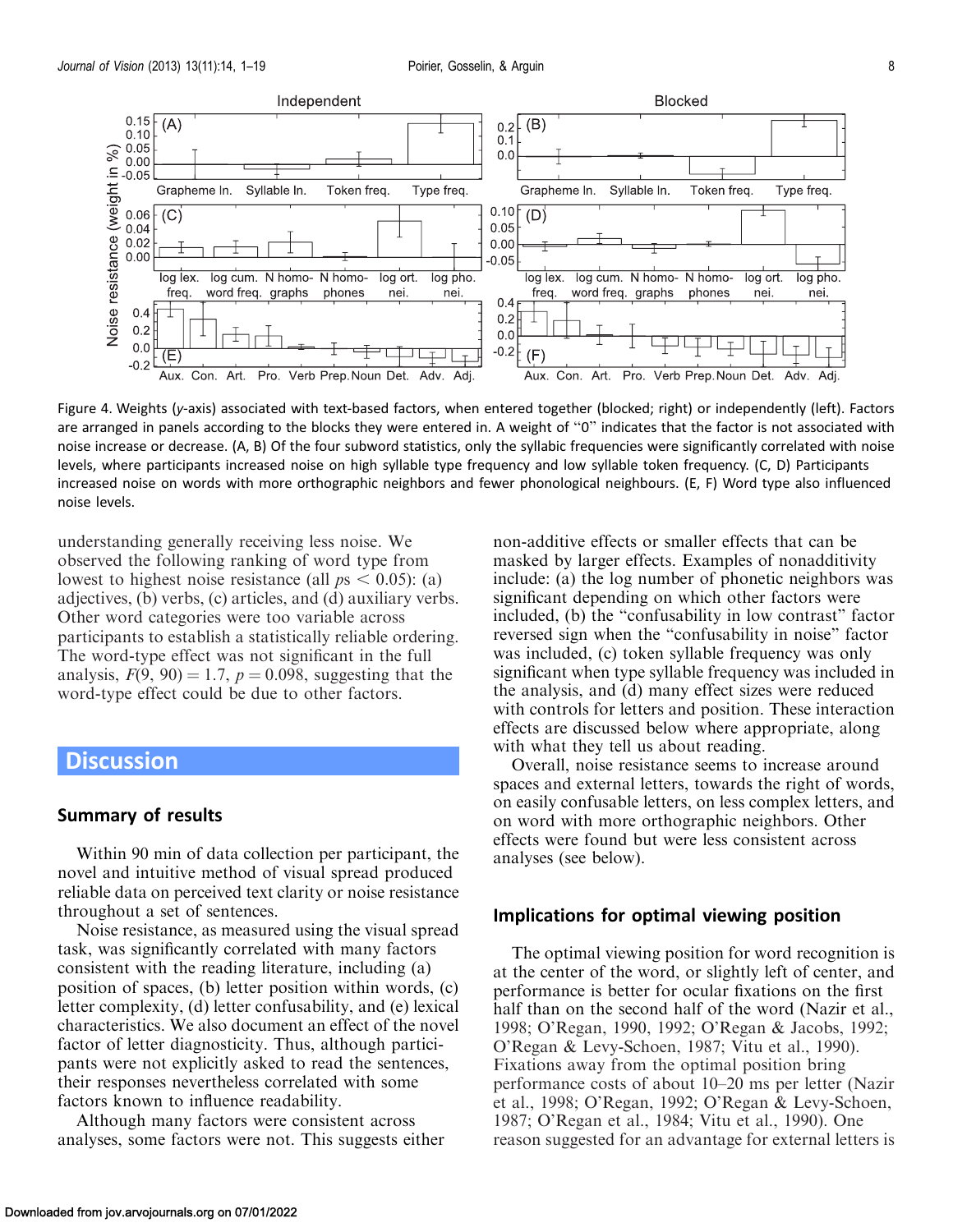that they are less exposed to crowding (Bouma, [1970;](#page-11-0) Pelli, Palomares, & Majaj, [2004\)](#page-13-0), i.e., letters inside words are masked by flanking letters.

In our study, participants increased noise on and around spaces more than on the letters themselves. Noise resistance was lowest at about two letters left of word center, i.e., around the optimal viewing position. Participants increased noise on word endings (especially on the last letter), which, in French, are usually less informative (Blais et al., [2009;](#page-11-0) Clark & O'Regan, [1999\)](#page-11-0). This suggests a noise placement strategy to move noise away from meaningful and crowded areas of words.

The size of the Gaussian spread of noise adjustment used in this study could explain in part why participants increased noise on external letters. Adding noise on spaces also adds some noise over external letters. This possible artefact does not explain many effects however, e.g., lower noise on the first half of words or the letter-based effects. Nevertheless, a replication of this study could be performed with noise density set per letter instead of spread using a Gaussian.

#### Implications for letter processing

Noise resistance was best predicted by the block of variables linked to letter characteristics. This suggests that modifying alphabet characteristics could substantially influence reading performance. Indeed, font choice does impact reading speed, comprehension, perceived attractiveness, and legibility (Bernard, Lida, Riley, Hackler, & Janzen, [2002;](#page-11-0) Mansfield, Legge, & Ban, [1996](#page-12-0)). This is convenient, because it is easier to change fonts (or even an alphabet) than word frequencies or statistics of word types. Our results include measures of variability within the alphabet chosen. Thus we can examine the relationships among letters that are often overlooked when reading performance is measured across sentences or paragraphs. The pattern of correlations between letter-based variables ([Table 3\)](#page-6-0) suggests that the alphabet is more optimal for writing than for reading (see [Appendix C](#page-16-0) for details). Frequent letters are simple, making them easier to write. However, frequent and diagnostic letters are easily confusable with other letters, making them lessthan-optimal for reading.

#### Implications for letter degradation methods

Our study compares three methods of degrading letter visibility: probabilistic noise (here) and confusability in both noise and low contrast (Fiset et al., unpublished observations). Not surprisingly, they were all correlated. Results suggest that participants increased the visibility of letters that are already easier to identify. However, the "confusability in low contrast" weight changed sign when the "confusability in noise" weight was included in the same analysis. This suggests that these two measures have a shared component (they both degrade letter recognition) as well as a unique component (the specific way letter recognition is degraded).

The three degradation techniques differ in how much they affect letter shape and contrast: (a) ''confusability in noise'' used additive noise, which influenced both letter shape and contrast, (b) ''confusability in low contrast'' used contrast reduction, which mainly influenced contrast, and (c) ''probabilistic noise'' (as used here), which influenced letter shape mainly. Thus, a fair approximation of shape degradation (probabilistic noise) would be the "shape  $+$  contrast" degradation (confusability in noise) minus the ''contrast'' degradation (confusability in contrast). Thus a regression approach as used here shows that different methods to degrade letters are not fully equivalent, with letters being differentially sensitive to different degradation methods.

#### Implications for sublexical effects

A grapheme is defined as the written representation of a phoneme. Studies have shown that words controlled for length take longer to read or identify if they have longer graphemes or syllables (Coltheart, Curtis, Atkins, & Haller, [1993;](#page-11-0) Coltheart, Rastle, Perry, Langdon, & Ziegler, [2001](#page-11-0); Grainger & Jacobs, [1996;](#page-12-0) Plaut, McClelland, Seidenberg, & Patterson, [1996;](#page-13-0) Rastle & Coltheart, [1998](#page-13-0); Rey, Jacobs, Schmidt-Weigand, & Ziegler, [1998](#page-13-0); Rey, Ziegler, & Jacobs, [2000\)](#page-13-0), suggesting longer processing time for longer graphemes. Our results show that neither grapheme length nor syllable length played a role in noise resistance. Our experiment did not include time pressure, and it is possible that performance costs associated with longer graphemes mainly occur under time pressure.

Conrad, Carreiras, and Jacobs [\(2008](#page-11-0)) studied the effects of syllable frequency on lexical decision: quantifying syllable frequency both by type (number of syllabic neighbors) and by token (summed word frequencies across syllabic neighbors). They found facilitation for type frequency, and inhibition for token frequency. Our study replicated their results: noise resistance increased with type frequency and decreased with token frequency. However, our findings differ from Conrad et al.'s on the sensitivity of the two effects to methodological changes or the inclusion of control variables. Conrad et al. [\(2008](#page-11-0)) report that the token frequency effect was reliably found across the literature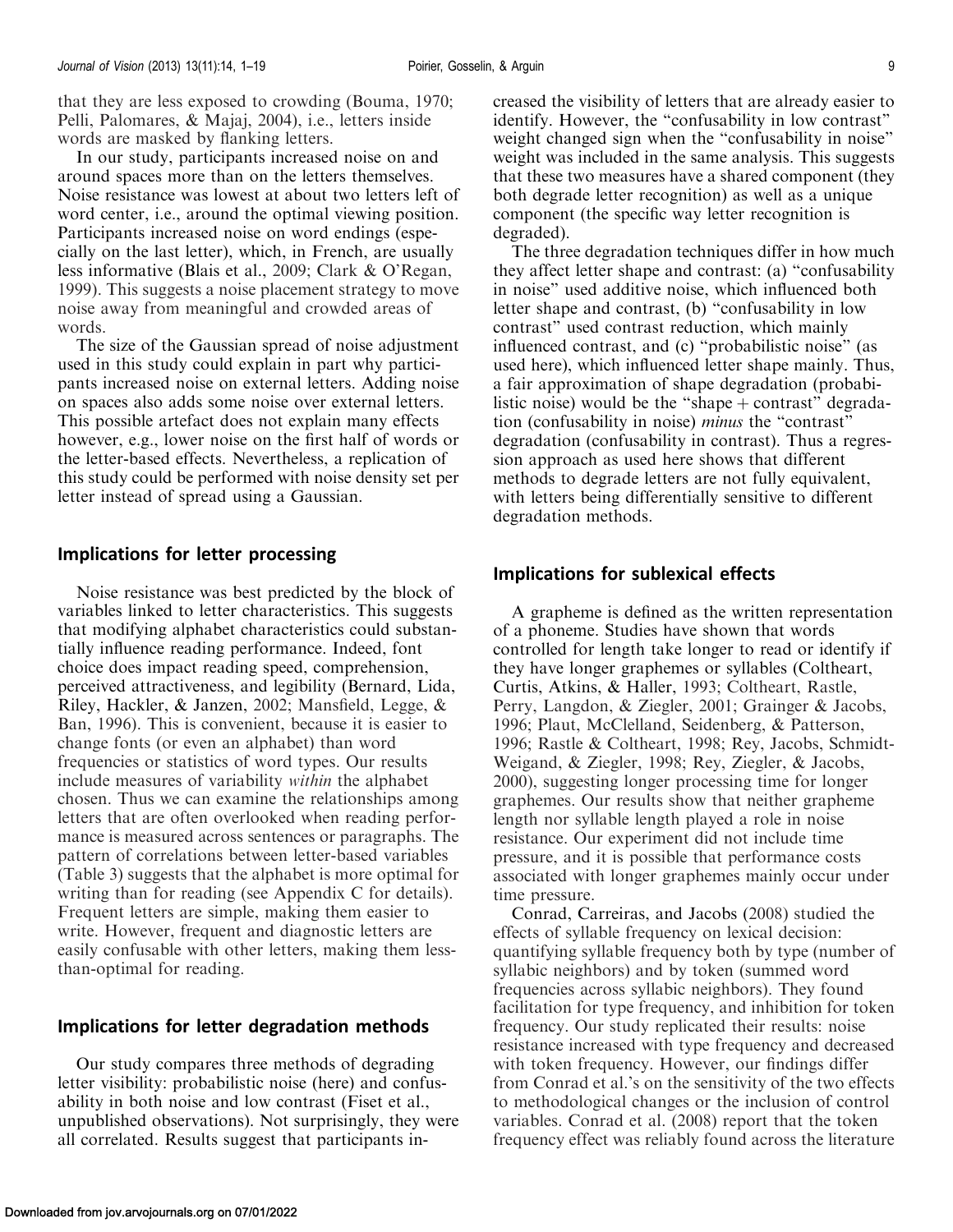

Figure 5. Hypothesized relationships between the variables related to letters. All correlations were positive between the variables shown. Diagnostic letters are frequently used (left). Efficiency was measured using noise resistance and simplicity (the opposite of complexity). Letter confusability was measured in low contrast and in noise (right). The results are consistent with an alphabet that promotes faster writing, but not necessarily faster or easier reading. Dotted lines indicate correlations that should be inverted when designing an alphabet to promote reading performance (without necessarily making writing performance worse), by changing the relationship between confusability and all other variables, while retaining all other relationships.

and their own study, whereas the type frequency effect was dependent on methodological demands and/or statistical controls. In contrast, in our study, the type frequency effect was reliably found across analyses whereas the token frequency effect was dependent on which other variables were included in the analysis. One possibility is that the two effects are differently sensitive to methodological demands (e.g., speeded responses). Further studies could investigate the temporal properties of these effects to confirm.

#### Implications for lexical frequency

Frequently occurring words are easier to recognize than less frequent words (for review, see Ferrand, [2001](#page-12-0); Monsell, [1991](#page-12-0)) including in French (Ferrand, [2000](#page-11-0); Grainger, Spinelli, & Ferrand, [2000;](#page-11-0) O'Regan & Jacobs, [1992\)](#page-13-0). This effect is seen across word types (Gordon & Caramazza, [1985;](#page-12-0) Segui, Frauenfelder, Lainé, & Mehler, [1987\)](#page-13-0). Shorter words are frequent (Zipf, [1935\)](#page-14-0). Word frequency and word length seem to have independent effects on performance (O'Regan & Jacobs, [1992;](#page-13-0) Vitu et al., [1990\)](#page-14-0). Reading speed is also improved for words with a higher cumulative frequency (word frequencies summed across same-family words; Beauvillain, [1996](#page-11-0); Bradley, [1979](#page-11-0); Burani & Caramazza, [1987;](#page-11-0) Burani, Salmaso, & Caramazza, [1984](#page-11-0); Colé, Beauvillain, & Segui, [1989](#page-11-0); Holmes & O'Regan, [1992](#page-12-0); Taft, [1979\)](#page-14-0).

In our study, neither lexical frequency nor cumulative lexical frequency played a significant role, although both showed trends in the right direction, consistent with a facilitory effect. Controlling for other factors did not help these two factors reach statistical significance. It is possible that these effects may require time constraints or reading performance measurement.

#### Implications for orthography

Orthographic neighborhood was measured as (a) frequency of the most frequent neighbor, and (b) the number of orthographic neighbors (Andrews, [1997](#page-11-0); Ferrand, [2001;](#page-12-0) Grainger & Jacobs, [1996\)](#page-12-0). Words with several orthographic neighbors are facilitated (Andrews, [1989,](#page-10-0) [1992](#page-11-0); Forster & Shen, [1996](#page-12-0); Sears, Hino, & Lupker, [1995;](#page-13-0) but see Carreiras, Perea, & Grainger, [1997;](#page-11-0) Coltheart et al., [1977\)](#page-11-0), but high-frequency orthographic neighbors inhibit performance (Carreiras et al., [1997;](#page-11-0) Grainger, [1990](#page-12-0); Grainger & Jacobs, [1996;](#page-12-0) Grainger, O'Regan, Jacobs, & Segui, [1989, 1992](#page-12-0); Grainger & Segui, [1990;](#page-12-0) Perea & Pollatsek, [1998](#page-13-0)). These effects are dependent on various factors (Andrews, [1997;](#page-11-0) Grainger & Jacobs, [1996](#page-12-0)), including interactions with task and language.

Here, orthographic neighbors had a facilitation effect, consistent with the literature. The orthographicneighbor effect resisted the introduction of controls, suggesting this effect was a true higher-level effect.

#### Implications for phonology

Overall, homophones impair performance: (a) less frequent words in homophonic pairs get inhibited (Davelaar, Coltheart, Besner, & Jonasson, [1978;](#page-11-0) Rubenstein, Lewis, & Rubenstein, [1971;](#page-13-0) but see Clark, [1973;](#page-11-0) Coltheart et al., [1977\)](#page-11-0), (b) pseudo-homophones are harder to reject than other non-words (Coltheart et al., [1977;](#page-11-0) Rubenstein et al., [1971](#page-13-0)), and (c) higher misclassification rates for words into the category of its homophone (e.g., "rows" misclassified as a flower; Daneman & Reingold, [1993;](#page-11-0) Daneman, Reingold, & Davidson, [1995;](#page-11-0) Jared, Levy, & Rayner, [1999;](#page-12-0) Peter & Turvey, [1994](#page-13-0); Van Orden, [1987;](#page-14-0) Van Orden, Johnston, & Hale, [1988](#page-14-0); Van Orden et al., [1992](#page-14-0); Ziegler & Jacobs, [1995;](#page-14-0) Ziegler, Van Orden, & Jacobs, [1997\)](#page-14-0). Some of these effects are small, observable mainly with pseudowords, present mostly in low-frequency words, and/or possibly dependent on strategy (Clark, [1973;](#page-11-0) Coltheart et al., [1977;](#page-11-0) Coltheart, Patterson, & Leahy, [1994;](#page-11-0) Davelaar et al., [1978](#page-11-0); Jared & Seidenberg, [1991;](#page-12-0) McCusker, Hillinger, & Bias, [1981](#page-12-0); Seidenberg, [1985a](#page-13-0), [1985b\)](#page-13-0).

Our results show inhibition on words with more phonological neighbors, but only when the effect of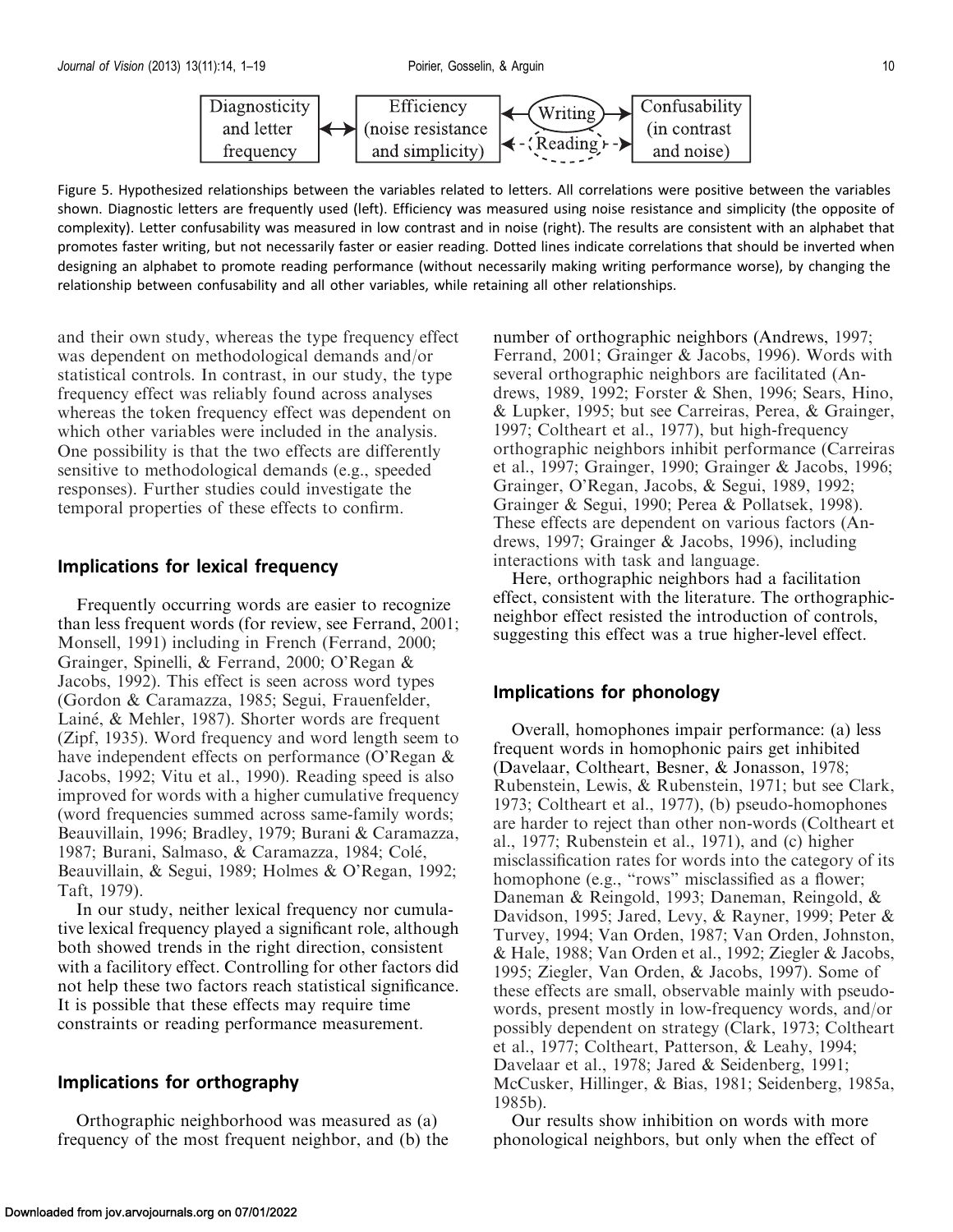<span id="page-10-0"></span>orthographic neighbors is controlled for. The direction and fragility of these effects is consistent with the literature. This suggests that extra processing is required to discriminate between phonologically close words.

#### Implications for word type and word length

Eye movements recorded during reading (O'Regan, [1990;](#page-12-0) Rayner, [1998;](#page-13-0) Rayner & Pollatsek, [1989](#page-13-0); Rayner & Sereno, [1994\)](#page-13-0) show that participants make more fixations on longer words (100% for eight or more letters vs. 25% for two to three letters), names, verbs, and adjectives (85%), and fewer on prepositions, conjunctions, articles, and pronouns (35%).

Our results are consistent with a strategy of moving noise away from words that are important for understanding sentences (i.e., noise increased on auxiliary verbs & articles, and decreased on verbs & adjectives). Our analyses suggest that the word-type effect is partly or mainly due to lower-level statistics. For example, word types may be statistically different in complexity or frequency, and those differences may underlie the word type effect.

We also found a word-length effect in the form of greater noise for single-letter words relative to longer words. This suggests that longer words may be fixated more because they extend beyond the visual span (Legge, Cheung, Yu, Cheung, Lee, & Owens, [2007](#page-12-0); Pelli et al., [2007\)](#page-13-0) or are more likely to be important, and not because they are somehow more masked or noisy.

#### Conclusion

Our study is consistent with the literature on (a) optimal viewing position, (b) letter complexity, (c) syllable frequency, and (d) orthographic and phonological neighbors. We did not replicate effects of lexical frequency or word length, and it is unclear if this was due to lack of statistical power, or differences in methodology. There are three novel conclusions from our study: (a) the word type effect may reflect different word statistics across word types (e.g., length, letters), (b) letter degradation techniques have similar but not fully equivalent effects, and (c) the alphabet may have been more optimized for writing rather than for reading, given that frequent and diagnostic letters were also easily confusable.

The efficiency of the method for data collection is noteworthy. This efficiency is gained by combining the advantages of adjustment methods to the ability to make adjustments at any location over a sentence. Essentially, participants were free to concentrate their

responses at locations that deviated most from subjectively homogeneous noise, thus quickly reducing apparent noise variations throughout the stimulus. This method quickly converged on responses that were similar across participants that, once analyzed, showed effects similar to those reported in the literature.

Our novel results can be used to generate predictions that can be tested in future work. Specifically, we predict that (a) making diagnostic letters more dissimilar from each other may help improve reading performance, (b) masking easily confusable letters will impair performance more than masking easily recognizable letters in a normal reading task, and (c) some higher-level effects in reading may be at least partially accounted for by low-level word characteristics like letter complexity, diagnosticity, and confusability.

Further studies could extend our method to other factors related to reading. For example, the study could be extended to letter features either by decreasing the spatial scale of the noise spread in a subsequent study, or by using de-blurring techniques on the current data. Moreover, identification of noise resistance (and legibility in general) at a letter- or word-sized spatial scale would be useful in the design of text enhancement systems.

Keywords: visual saliency, reading, visual noise, attention

### Acknowledgments

This research was supported by a CIHR grant awarded to Martin Arguin, Frédéric Gosselin, and Dan Bub. Portions of this paper were presented at VSS 2008 (Sarasota, Florida), and Cernec 2008 (Montréal, Canada). We thank anonymous reviewers for comments.

Commercial relationships: none.

Corresponding author: Frédéric J. A. M. Poirier. Email: jamfpo@yahoo.com; frederic.poirier@ umontreal.ca.

Address: Centre de Recherche en Neuropsychologie et Cognition, Université de Montréal, Montréal, Québec, Canada.

### **References**

Andrews, S. (1989). Frequency and neighborhood size effects on lexical access: Activation or search? Journal of Experimental Psychology: Learning, Memory, & Cognition, 15, 802-814.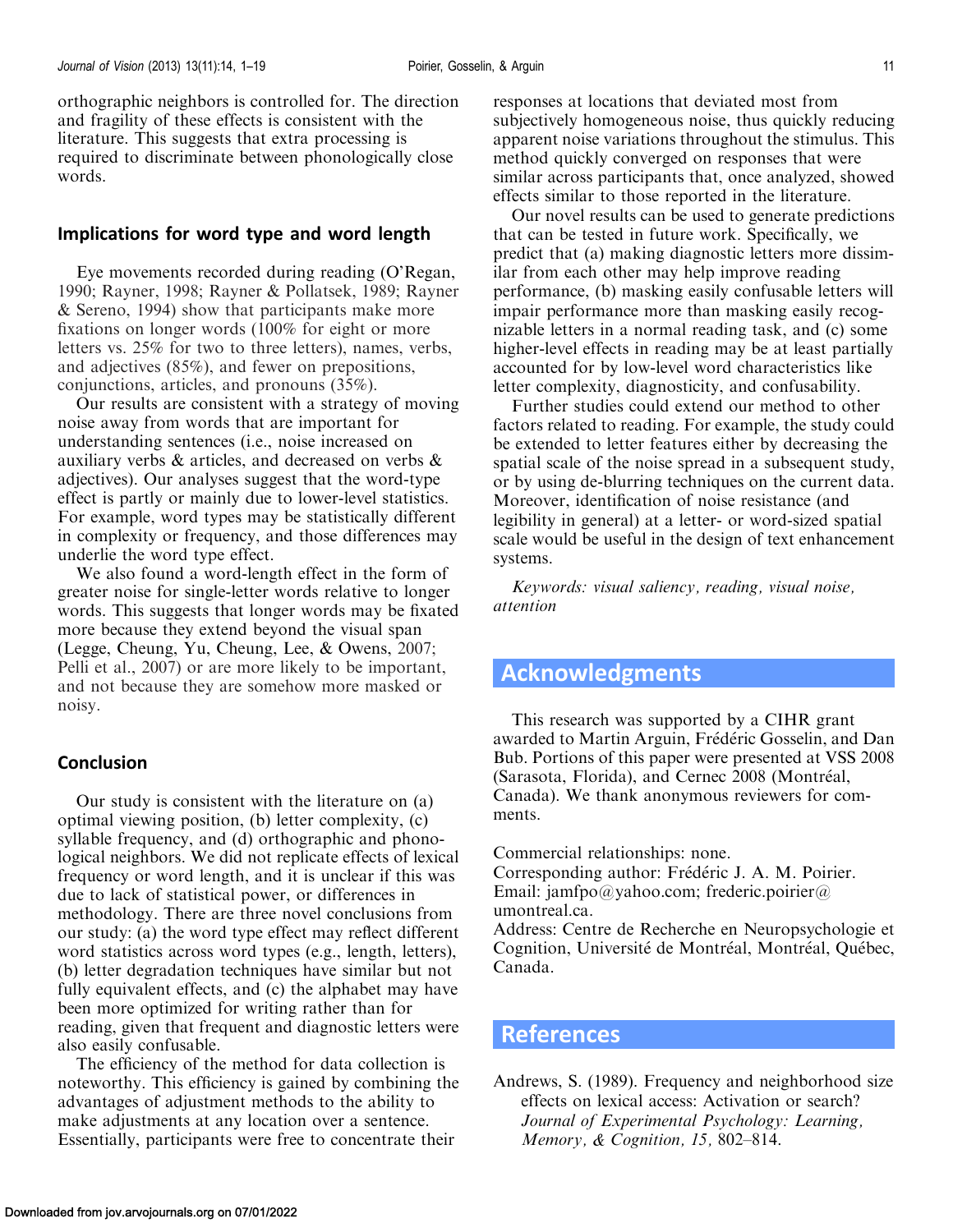- <span id="page-11-0"></span>Andrews, S. (1992). Frequency and neighborhood size effects on lexical access: Lexical similarity or orthographic redundancy? Journal of Experimental Psychology: Learning, Memory, & Cognition, 18, 234–254.
- Andrews, S. (1997). The effect of orthographic similarity on lexical retrieval: Resolving neighborhood conflicts. Psychonomic Bulleting & Review, 4, 439–461.
- Appleman, I. B., & Mayzner, M. S. (1982). Application of geometric models to letter recognition: Distance and density. Journal of Experimental Psychology: General, 111, 60–100.
- Attneave, F., & Arnoult, M. D. (1956). The quantitative study of shape and pattern perception. Psychological Bulletin, 53(6), 452–471.
- Beauvillain, C. (1996). The integration of morphological and whole-word form information during eye fixations on prefixed and suffixed words. Journal of Memory, & Language, 35, 801–820.
- Bernard, M., Lida, B., Riley, S., Hackler, T., & Janzen, K. (2002). A comparison of popular online fonts: Which size and type is best? Usability News, 4(1). Available at [http://usabilitynews.org/](http://usabilitynews.org/a-comparison-of-popular-online-fonts-which-size-and-type-is-best/) [a-comparison-of-popular-online-fonts-which](http://usabilitynews.org/a-comparison-of-popular-online-fonts-which-size-and-type-is-best/)[size-and-type-is-best/](http://usabilitynews.org/a-comparison-of-popular-online-fonts-which-size-and-type-is-best/).
- Blais, C., Fiset, D., Arguin, M., Jolicoeur, P., Bub, D., & Gosselin, F. (2009). Reading between eye saccades. PLoS ONE, 4(7), e6448, doi:10.1371/ journal.pone.0006448.
- Bouma, H. (1970). Interaction effects in parafoveal letter recognition. Nature, 226(241), 177–178.
- Bouma, H. (1971). Visual word recognition of isolated lower-case letters. Vision Research, 11, 459–474.
- Bradley, D. C. (1979). Lexical representation of deprivational relation. In M. Aronoff & M. L. Kean (Eds.), Juncture (pp. 37–55). Sarasota, CA: Anma Libri.
- Brainard, D. H. (1997). The Psychophysics Toolbox. Spatial Vision, 10, 443–446.
- Burani, C., & Caramazza,A. (1987). Representation and processing of derived words. Language & Cognitive Processes, 2, 217–227.
- Burani, C., Salmaso, D., & Caramazza, A. (1984). Morphological structure and lexical access. Visible Language, 18, 342–352.
- Carreiras, M., Perea, M., & Grainger, J. (1997). Orthographic neighborhood effects on visual word recognition in Spanish: Cross-task comparisons. Journal of Experimental Psychology: Learning, Memory, & Cognition, 23, 857–871.
- Changizi, M. A., Zhang, Q., Ye, H., & Shimojo, S. (2006). The structures of letters and symbols throughout human history are selected to match those found in objects in natural scenes. American Naturalist, 167, E117–E139.
- Clark, H. H. (1973). The language-as-fixed-effect fallacy: A critique of language statistics in psychological research. Journal of Verbal Learning & Verbal Behavior, 12, 335–359.
- Clark, J. J., & O'Regan, J.K. (1999). Word ambiguity and the optimal viewing position in reading. Vision Research, 39, 843–857.
- Colé, P., Beauvillain, C., & Segui, J. (1989). On the representation and processing of prefixed and suffixed derived words: A differential frequency effect. Journal of Memory & Language, 28, 1–13.
- Coltheart, M., Curtis, B., Atkins, P., & Haller, M. (1993). Models of reading aloud: Dual-route and parallel-distributed-processing approaches. Psychological Review, 100, 589–608.
- Coltheart, M., Davelaar, E., Jonasson, J. T., & Besner, D. (1977). Access to the internal lexicon. In S. Dornic (Ed.), *Attention and performance VI* (pp. 535–555). London: Academic Press.
- Coltheart, V., Patterson, K., & Leahy, J. (1994). When a ROWS is a ROSE: Phonological effects in written word comprehension. Quarterly Journal of Experimental Psychology, 47A, 917–955.
- Coltheart, M., Rastle, K., Perry, C., Langdon, R., & Ziegler, J. (2001). DRC: A dual route cascaded model of visual word recognition and reading aloud. Psychological Review, 108(1), 204–256.
- Conrad, M., Carreiras, M., & Jacobs, A.M. (2008). Contrasting effects of token and type syllable frequency in lexical decision. Language & Cognitive Processes, 23(2), 296–326, doi:10.1080/ 01690960701571570.
- Daneman, M., & Reingold, E. (1993). What eye fixations tell us about phonological recording during reading. Canadian Journal of Experimental Psychology, 47, 153–178.
- Daneman, M., Reingold, E., & Davidson, M. (1995). Time course of phonological activation during reading: Evidence from eye fixations. Journal of Experimental Psychology: Learning, Memory, & Cognition, 21, 884–898.
- Davelaar, E., Coltheart, M., Besner, D., & Jonasson, J.T. (1978). Phonological recording and lexical access. Memory & Cognition, 6, 618–632.
- Ferrand, L. (2000). Reading aloud polysyllabic words and nonwords: The syllabic length effect reexamined. Psychonomic Bulletin & Review, 7(1), 142–148.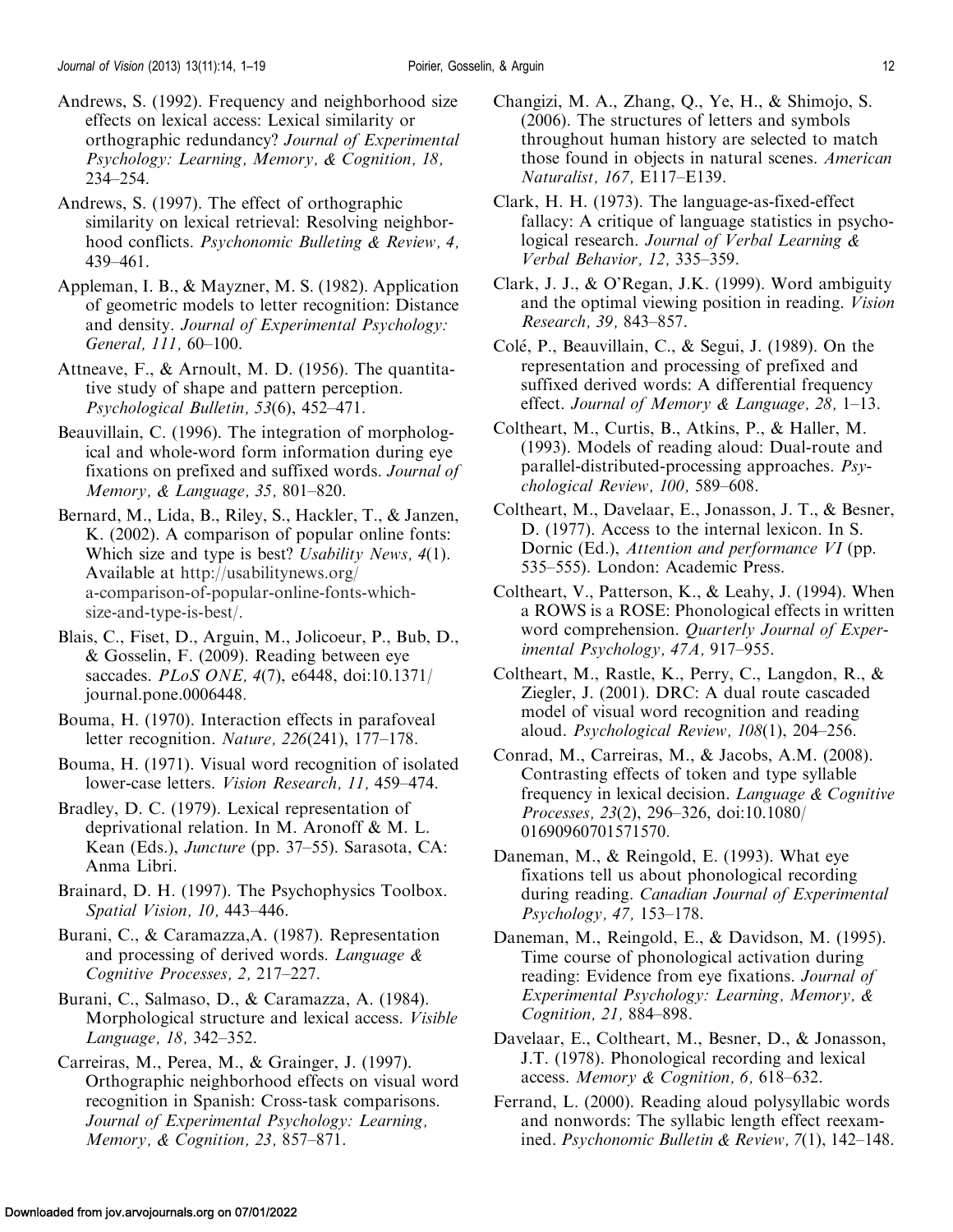- <span id="page-12-0"></span>Ferrand, L. (2001). Cognition et Lecture. Processus de base de la reconnaissance des mots écrits chez l'adulte. Bruxelles: De Boeck.
- Forster, K. I., & Shen, D. (1996). No enemies in the neighborhood: Absence of inhibitory effects in lexical decision and semantic categorization. Journal of Experimental Psychology: Learning, Memory, & Cognition, 22, 696–713.
- Gordon, B., & Caramazza, A. (1985). Lexical access and frequency sensitivity: Frequency saturation and open/closed class equivalence. Cognition, 21(2), 95–115.
- Grainger, J. (1990). Word frequency and neighborhood frequency effects in lexical decision and naming. Journal of Memory & Language, 29, 228–244.
- Grainger, J., & Jacobs, A. M. (1996). Orthographic processing in visual word recognition: A multiple read-out model. Psychological Review, 103, 518– 565.
- Grainger, J., O'Regan, J. K., Jacobs, A. M., & Segui, J. (1989). On the role of competing word units in visual word recognition: The neighborhood frequency effect. Perception & Psychophysics, 45, 189– 195.
- Grainger, J., O'Regan, J. K., Jacobs, A. M., & Segui, J. (1992). Neighborhood frequency effects and letter visibility in visual word recognition. Perception  $\&$ Psychophysics, 51, 49–56.
- Grainger, J., & Segui, J. (1990). Neighborhood frequency effects in visual word recognition. Perception & Psychophysics, 47, 191–198.
- Grainger, J., Spinelli, E., & Ferrand, L. (2000). Effects of baseword frequency and orthographic neighborhood size in pseudohomophone naming. Journal of Memory & Language,  $42(1)$ , 88-102.
- Haberlandt, K. (1994). Methods in reading research. In M. A. Gernsbacher (Ed.), Handbook of psycholinguistics (pp. 1–31). New York: Academic Press.
- Holmes, V. M., & O'Regan, J.K. (1992). Reading derivationally affixed French words. Language & Cognitive Processes, 7, 163–192.
- Jared, D., Levy, B. A., & Rayner, K. (1999). The role of phonology in the activation of word meanings during reading: Evidence from proofreading and eye movements. Journal of Experimental Psychology: General, 128, 219–264.
- Jared, D., & Seidenberg, M. S. (1991). Does word identification proceed from spelling to sound to meaning? Journal of Experimental Psychology: General, 120, 358–394.
- Legge, G. E., Cheung, S.-H., Yu, D., Chung, S. T. L., Lee, H.-W., & Owens, D. P. (2007). The case for the

visual span as a sensory bottleneck in reading. Journal of Vision, 7(2):9, 1–15, [http://](http://journalofvision.org/7/2/9) [journalofvision.org/7/2/9](http://journalofvision.org/7/2/9), doi:10.1167/7.2.9. [[PubMed](http://www.ncbi.nlm.nih.gov/pubmed/18217824)] [[Article\]](http://www.journalofvision.org/content/7/2/9.long)

- Legge, G. E., Ross, J. A., Luebker, A., & LaMay, J. (1989). Psychophysics of reading. VIII. The Minnesota Low-Vision Reading Test. Optometry & Vision Science, 66(12), 843–853.
- Lorch, R. F., & Myers, J. L. (1990). Regression analyses of repeated measures data in cognitive research. Journal of Experimental Psychology: Learning, Memory, & Cognition, 16(1), 149–157. doi:10.1037/0278-7393.16.1.149.
- Mansfield, S., Legge, G. E., & Ban, M. C. (1996). Psychophysics of reading XV: Font effects in normal and low vision. Investigative Ophthalmology & Visual Science, 37(8), 1492–1501, [http://www.](http://www.iovs.org/content/37/8/1492) [iovs.org/content/37/8/1492](http://www.iovs.org/content/37/8/1492). [[PubMed](http://www.ncbi.nlm.nih.gov/pubmed/8675391)] [[Article\]](http://www.iovs.org/content/37/8/1492.long)
- McCusker, L. X., Hillinger, M. L., & Bias, R. G. (1981). Phonological recoding and reading. Psychological Bulletin, 89, 217–245.
- Monsell, S. (1991). The nature and locus of word frequency effects in reading. In D. Besner & G. W. Humphreys (Eds.), Basic processes in reading: Visual word recognition (pp. 148–197). Hillsdale, NJ: Lawrence Erlbaum.
- Nazir, R. A., Jacobs, A. M., & O'Regan, J. K. (1998). Letter legibility and visual word recognition. Memory & Cognition, 26, 810–821.
- New, B., Pallier, C., Brysbaert, M., & Ferrand, L. (2004). Lexique 2: A new French lexical database. Behavior Research Methods, Instruments, & Computers, 36(3), 516–524.
- New, B., Pallier, C., Ferrand, L., & Matos, R. (2001). Une base de données lexicales du français contemporain sur internet: LEXIQUE. L'Année Psychologique, 101, 447–462, <http://www.lexique.org>.
- Nothdurft, H. C. (1993). The conspicuousness of orientation and motion contrast. Spatial Vision, 7, 341–363.
- Nothdurft, H.-C. (2000). Salience from feature contrast: Additivity across dimensions. Vision Research, 40, 1183–1201.
- O'Regan, J. K. (1990). Eye movements and reading. In E. Kowler (Ed.), Eye movements and their role in visual and cognitive processes. (pp. 395–453). New York: Academic Press.
- O'Regan, J. K. (1992). Facteurs sensoriels et moteurs dans la lecture: La position optimale de regard. In P. Lecocq (Ed.), La lecture: Processus, apprentissage, troubles (pp. 11–28). Lille, France: Presses Universitaires de Lille.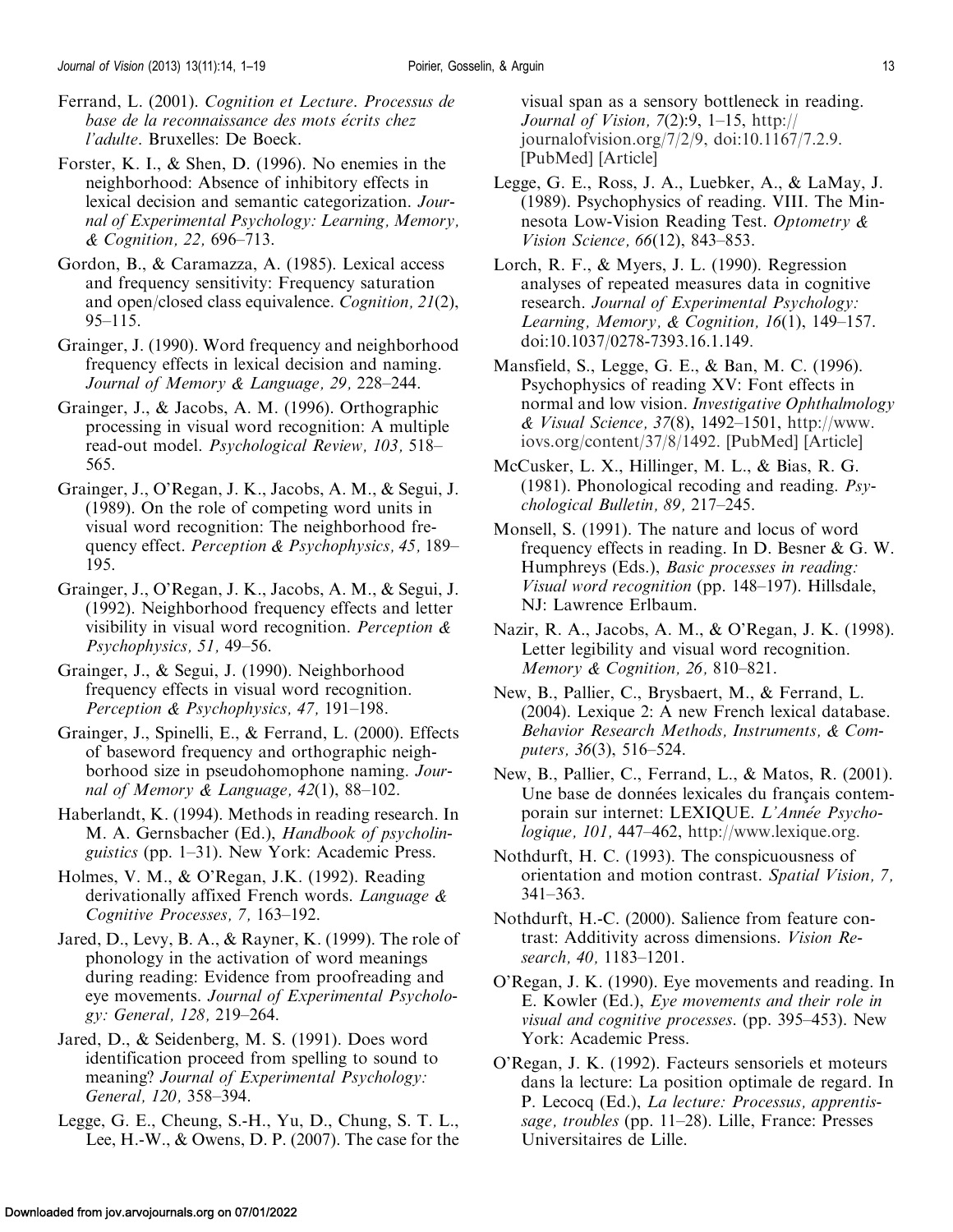- <span id="page-13-0"></span>O'Regan, J. K., & Jacobs, A. M. (1992). Optimal viewing position effect in word recognition: A challenge to current theory. Journal of Experimental Psychology: Human Perception & Performance, 18, 185–197.
- O'Regan, J. K., & Levy-Schoen, A. (1987). Eye movement strategy and tactics in word recognition and reading. In M. Coltheart (Ed.), The psychology of reading: Attention and performance XII (pp. 363– 383). Hillsdale, NJ: Lawrence Erlbaum.
- O'Regan, J. K., Levy-Schoen, A., Pynte, J., & Brugaillère, B. (1984). Convenient fixation location within isolated words of different lengths and structure. Journal of Experimental Psychology: Human Perception & Performance, 10, 250–257.
- Pelli, D. G. (1997). The VideoToolbox software for visual psychophysics: Transforming numbers into movies. Spatial Vision, 10, 437–442.
- Pelli, D. G., Burns, C. W., Farell, B., & Moore-Page, D. C. (2006). Feature detection and letter identification. Vision Research, 46, 4646–4674.
- Pelli, D. G., Palomares, M., & Majaj, N. J. (2004). Crowding is unlike ordinary masking: Distinguishing feature integration from detection. Journal of Vision, 4(12):12, 1136–1169, [http://](http://journalofvision.org/content/8/15/14) [journalofvision.org/content/8/15/14,](http://journalofvision.org/content/8/15/14) doi:10.1167/4. 12.12. [\[PubMed\]](http://www.ncbi.nlm.nih.gov/pubmed/15669917) [\[Article](http://www.journalofvision.org/content/4/12/12.long)]
- Pelli, D. G., Tillman, K. A., Freeman, J., Su, M., Berger, T. D., & Majaj, N. J. (2007). Crowding and eccentricity determine reading rate. Journal of Vision,  $7(2)$ :20, 1–36, [http://journalofvision.org/](http://journalofvision.org/content/7/2/20) [content/7/2/20,](http://journalofvision.org/content/7/2/20) doi:10.1167/7.2.20. [\[PubMed\]](http://www.ncbi.nlm.nih.gov/pubmed/18217835) [[Article\]](http://www.journalofvision.org/content/7/2/20.long)
- Perea, M., & Pollatsek, A. (1998). The effects of neighborhood frequency in reading and lexical decision. Journal of Experimental Psychology: Human Perception & Performance, 24(3), 767–779.
- Perfetti, C. A. (1985). Reading ability. New York: Oxford University Press.
- Peter, M., & Turvey, M. T. (1994). Phonological codes are early sources of constraint in visual semantic categorization. *Perception*  $\&$  *Psychophysics*, 55(5), 497–504.
- Plaut, D. C., McClelland, J. L., Seidenberg, M. S., & Patterson, K. (1996). Understanding normal and impaired word reading: Computational principles in quasi-regular domains. Psychological Review, 103(1), 56–115.
- Poirier, F. J. A. M., Gosselin, F., & Arguin, M. (2008). Perceptive fields of saliency. Journal of Vision,  $8(15):14$ , 1–19, [http://journalofvision.org/content/](http://journalofvision.org/content/8/15/14) [8/15/14,](http://journalofvision.org/content/8/15/14) doi:10.1167/8.15.14. [[PubMed\]](http://www.ncbi.nlm.nih.gov/pubmed/19146298) [[Article](http://www.journalofvision.org/content/8/15/14.long)]
- Rastle, K., & Coltheart, M. (1998). Whammy and double whammy: Length effects in nonword naming. Psychonomic Bulletin & Review, 5, 277– 282.
- Rayner, K. (1998). Eye movements in reading and information processing: 20 years of research. Psychonomic Bulletin, 124(3), 372–422.
- Rayner, K., & Pollatsek, A. (1989). The psychology of reading. Englewood Cliffs, NJ: Prentice-Hall.
- Rayner, K., & Sereno, S. C. (1994). Eye movements in reading: Psycholinguistic studies. In M. A. Gernsbacher (Ed.), Handbook of psycholinguistics (pp. 57–81). New York: Academy Press.
- Rey, A., Jacobs, A. M., Schmidt-Weigand, F., & Ziegler, J. C. (1998). A phoneme effect in visual word recognition. *Cognition*, 68, B71–B80.
- Rey, A., Ziegler, J. C., & Jacobs, A. M. (2000). Graphemes are perceptual reading units. Cognition, 74, 1–12.
- Rubenstein, H., Lewis, S. S., & Rubenstein, M. (1971). Evidence for phonemic coding in visual word recognition. Journal of Verbal Learning & Verbal Behavior, 10, 645–657.
- Rumelhart, D. E., & Siple, P. (1974). Process of recognizing tachistoscopically presented words. Psychological Review, 81, 99–118.
- Sears, C. R., Hino, Y., & Lupker, S. J. (1995). Neighborhood size and neighborhood frequency effects in word recognition. Journal of Experimental Psychology: Human Perception & Performance, 21, 876–900.
- Segui, J., Frauenfelder, U. H., Lainé, C., & Mehler, J. (1987). The word frequency effect for open- and closed-class items. Cognitive Neuropsychology,  $41(1)$ , 33–44.
- Seidenberg, M. S. (1985a). Constraining models of word recognition. Cognition, 20, 169–190.
- Seidenberg, M. S. (1985b). The time course of information activation and utilization in visual word recognition. In D. Besner, T. Waller, & G. Mackinnon (Eds.), Reading research: Advances in theory and practice (Vol. 5, pp. 199–252). London: Academic Press.
- Senécal, M.-J. (2001). Version française du Minnesota Low Vision Reading Test (Unpublished master's thesis). Université de Montréal, Montréal; Institut Nazareth et Louis-Braille, Longueuil.
- Senécal, M. J., Gresset, J., & Overbury. O. (2002). Version française du Minnesota Low-Vision Reading Test. In J. Gresset, & P. Rondeau (Eds.), Mesures évaluatives: Du développement aux applications: 5e Symposium scientifique sur l'incapacite´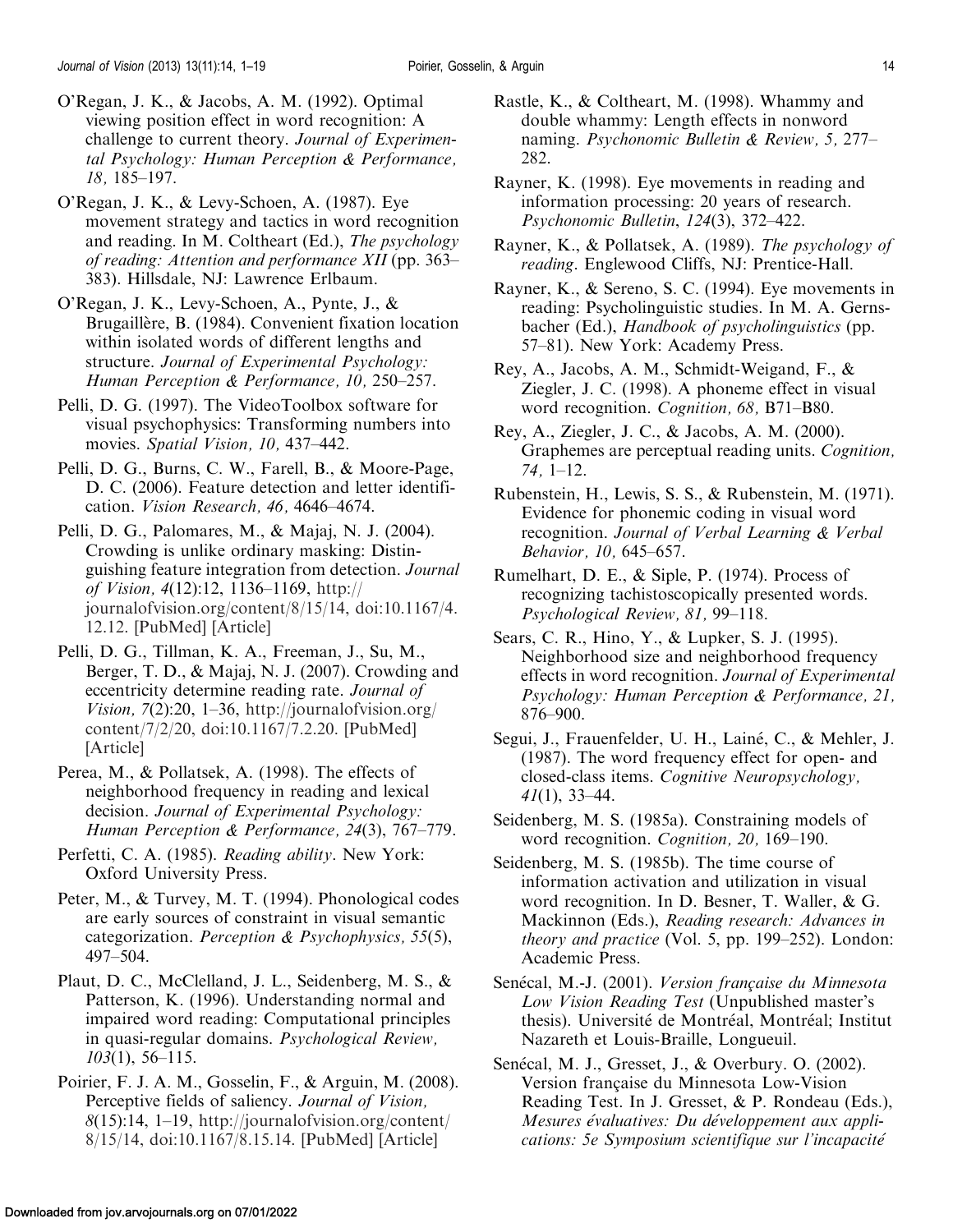<span id="page-14-0"></span>visuelle et la réadaptation (pp. 31–34). Montréal: Université de Montréal; Longueuil: Institut Nazareth et Louis-Braille.

- Taft, M. (1979). Recognition of affixed words and the word frequency effect. Memory & Cognition, 7, 263–272.
- Van Orden, G. C. (1987). A ROWS is a ROSE: Spelling, sound and reading. Memory & Cognition, 15, 181–198.
- Van Orden, G. C., Johnston, J. C., & Hale, B. L. (1988). Word identification in reading proceeds from spelling to sound to meaning. Journal of Experimental Psychology: Learning, Memory, & Cognition, 14, 371–386.
- Van Orden, G. C., Stone, G. O., Garlington, K. L., Markson, L. R., Pinnt, G. S., Simonfy, C.M., et al. (1992). ''Assembled'' phonology and reading: A case study in how theoretical perspective shapes empirical investigation. In R. Frost & L. Katz (Eds.), Orthography, phonology, morphology, and meaning (pp. 249–292). North Holland: Elsevier Science Publishers.
- Vitu, F., O'Regan, J. K., & Mittau, M. (1990). Optimal landing position in reading isolated words and continuous text. *Perception & Psychophysics*,  $47(6)$ , 583–600.
- Ziegler, J. C., & Jacobs, A. M. (1995). Phonological information provides early sources of constraint in the processing of letter strings. Journal of Memory & Language, 34, 567–593.
- Ziegler, J. C., Van Orden, G. C., & Jacobs, A. M. (1997). Phonology can help or hurt the perception of print. Journal of Experimental Psychology: Human Perception & Performance, 23(3), 845–860.
- Zipf, G. K. (1935). The psycho-biology of language. Boston: Houghton Mifflin.

### Appendix A

#### Details of factors

All frequency data was taken from Lexique 3.55 (New, Pallier, Brysbaert, & Ferrand, [2004](#page-12-0); New, Pallier, Ferrand, & Matos, [2001](#page-12-0)).

#### Frequencies

Frequency factors are often log-transformed before analyses, for the purpose of reducing the weight of

high-frequency items. Here, frequency factors were only log-transformed when doing so increased stability of results across analyses (i.e., showed fewer changes when entering or removing other factors) and/or decreased individual variability.

Word frequency statistics included several factors: (a) lexical frequency ( $M = 1,243$  per million;  $SD =$ 3,788; min.  $\lt 1$ ; max. = 38,929; power law:  $R^2$  = 90.5%; exponent  $= -2.34$ ), (b) cumulative word frequency, i.e., lexical frequency summed across words with the same lemma ( $M = 1,833$  per million;  $SD = 4,370$ ; min. < 1, max. = 38,929; power law:  $R^2$  $= 86.7\%$ ; exponent  $= -2.30$ ), (c) number of homographs, i.e., other words with same spelling as target  $(M = 1,688; SD = 0,827; max. = 5)$ , (d) number of homophones, i.e., other words with same pronunciation as the target ( $M = 5,038$ ;  $SD = 3,628$ ; max. = 24), (e) orthographic neighbor frequency, i.e., summed frequency of other words with the same number of letters as the target that differ by a single letter ( $M = 4.974$ ;  $SD = 5.254$ ; max. = 25), and (f) phonological neighbor frequency, i.e., summed frequency of other words with the same number of graphemes as the target that differ by a single grapheme ( $M = 25,052$ ;  $SD = 32,458$ ; max = 127).

#### **Complexity**

The factor complexity (or perimetric complexity) was defined as contour length squared divided by ink area (Attneave & Arnoult, [1956;](#page-11-0) Pelli, Burns, Farell, & Moore-Page, [2006](#page-13-0)), with contour length simplified to only include intensity changes due to horizontal and vertical edges, because line thickness was one pixel.

#### Letter width

Letter width was the horizontal extent of letters, in pixels, plus one pixel for interletter spacing.

#### **Confusability**

Confusability measures (i.e., in noise or low contrast) were taken from a study conducted in our lab (Fiset et al., unpublished observations), which used the same font as used here, although they used a finer spatial sampling. Confusability corresponds to the proportion of trials on which a particular letter, briefly exposed (16.67 ms), was reported incorrectly. Average accuracy was maintained at 50% across letters by either adding noise or lowering contrast.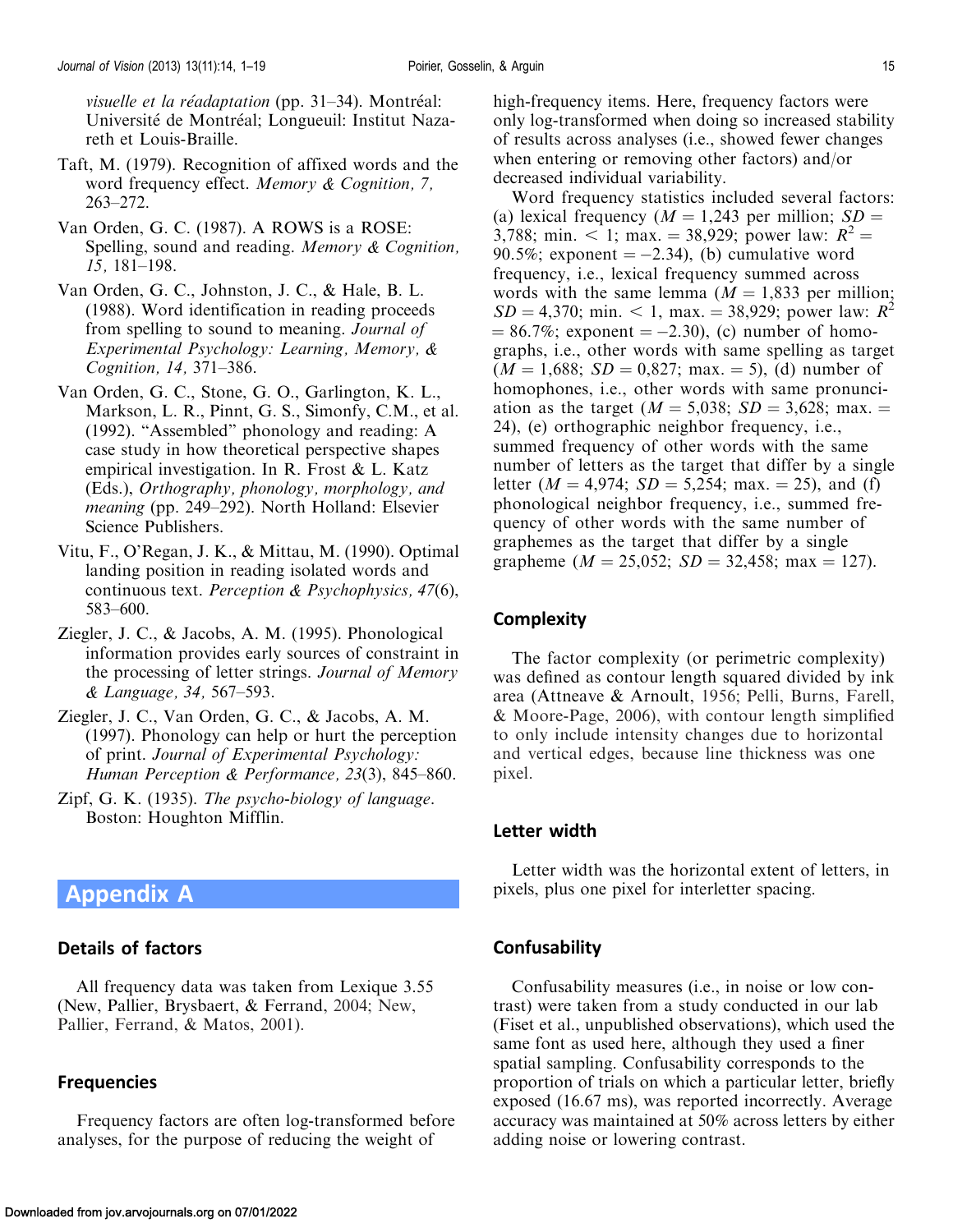Letter frequency was taken from a published dataset for written text in French (Lexique 3.55; New et al., [2001;](#page-12-0) New et al., [2004\)](#page-12-0).

Letters that appeared fewer than 10 times in the 30 sentences (i.e., "k" and "w" to "z") were not included in correlations with noise resistance. Those letters are included in all other correlations, and correlations with or without them were similar.

### **Diagnosticity**

Diagnosticity was a measure of word confusability increase when a given letter cannot be recognized. Diagnosticity was calculated using the Lexique 3.55 database and an algorithm that: (1) selected a target letter and a replacement letter, (2) changed every instance of the target letter in the word list by the replacement letter, simulating letter confusion, (3) counted the number of identical words in the modified list, simulating word confusion due to letter confusion, (4) repeated Steps 1 through 3 for every target and replacement combination possible, and stored the results into a matrix, (5) subtracted from the matrix the number of words that are identical if no letter was changed, thus isolating word confusion due to letter confusion, (6) summed the matrix for a target letter across replacement letters to give the diagnosticity of that letter, i.e. the extra confusability due to the target letter being misread, and (7) normalized to the 0 to 1 range for the regression

analysis. Diagnosticity calculated by factoring in word frequencies or letter frequencies produced similar results, thus only the unweighted diagnosticity is discussed here.

### Sublexical factors

Sub-lexical statistics included the following factors (statistics in our samples shown in parentheses):  $(1-2)$ letters per grapheme ("grapheme length";  $M = 1.44$ ; M  $(0.36; \text{min.} = 1; \text{max.} = 3)$  or syllable ("syllable length";  $M = 3.6$ ;  $SD = 1.2$ ; words had an average of 1.638 syllables,  $SD = 0.758$ ; min. = 1; max. = 4), and (3–4) syllable frequency by type, i.e., the number of syllabic neighbors, and by token, i.e., the sum of the lexical frequencies of all syllabic neighbors ( $M = 1,096$  and 4,646 per million;  $SD = 1,524$  and 7,478; max.  $= 8,160$ and 49,857 for token and type, respectively).

#### Word type

Word type included the following categories, using sentence context to determine category (frequency of occurrence in our stimuli indicated in parentheses): (a) auxiliary verbs  $(1.7\%)$ ; (b) conjunctions  $(0.9\%)$ ; (c) articles (2.6%); (d) pronouns (5.5%); (e) verbs (19.2%); (f) prepositions  $(4.1\%)$ ; (g) nouns  $(42.6\%)$ ; (h) determiners (3.2%), including quantifiers, demonstrative adjectives, and possessive adjectives; (i) adverbs (5.0%); and (j) adjectives (15.2%). These categories were mutually exclusive.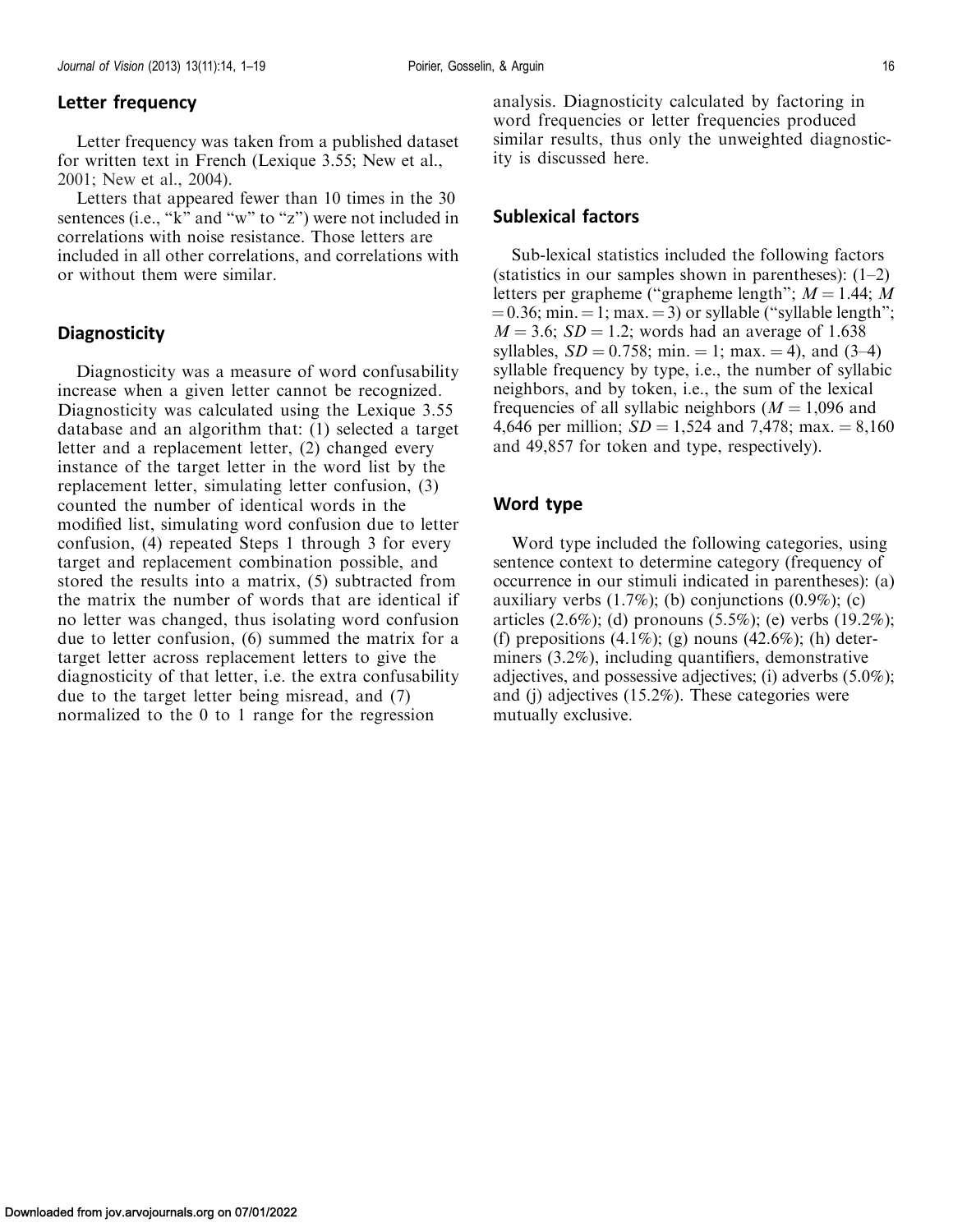Confusability in

### <span id="page-16-0"></span>Appendix B

|             | Comusability in |              |            |                      |                  |               |
|-------------|-----------------|--------------|------------|----------------------|------------------|---------------|
|             | Noise (%)       | Contrast (%) | Complexity | Log letter frequency | Noise resistance | Diagnosticity |
| a           | 67.0            | 71.8         | 128.8      | 8.73                 | 11.15            | 14,293        |
| b           | 45.3            | 33.0         | 134.6      | 1.77                 | 10.78            | 7,482         |
| с           | 44.5            | 44.5         | 117.6      | 3.70                 | 11.11            | 9,699         |
| d           | 42.8            | 45.5         | 134.6      | 2.39                 | 10.61            | 7,345         |
| e           | 65.5            | 85.3         | 130.7      | 10.56                | 10.87            | 25,110        |
| $\mathsf f$ | 69.0            | 58.8         | 101.9      | 1.30                 | 11.24            | 6,450         |
| g           | 36.3            | 21.0         | 165.1      | 1.97                 | 10.43            | 6,179         |
| h           | 41.3            | 39.5         | 121.5      | 1.94                 | 10.43            | 2,552         |
| j.          | 84.8            | 93.3         | 73.1       | 8.49                 | 11.14            | 12,310        |
|             | 68.8            | 73.3         | 100.0      | 0.25                 | 10.91            | 1,526         |
| k           | 23.8            | 31.3         | 134.6      | 0.53                 |                  | 651           |
|             | 85.0            | 90.8         | 72.3       | 4.72                 | 11.28            | 10,935        |
| m           | 18.0            | 12.8         | 145.2      | 2.92                 | 10.67            | 9,602         |
| n           | 40.0            | 47.3         | 109.7      | 7.07                 | 11.13            | 12,556        |
| o           | 67.8            | 64.5         | 115.2      | 6.26                 | 10.99            | 6,259         |
| р           | 28.8            | 20.0         | 142.4      | 2.48                 | 10.39            | 9,305         |
| q           | 47.5            | 45.0         | 142.4      | 0.55                 | 10.98            | 489           |
| r           | 60.8            | 66.3         | 98.0       | 7.78                 | 11.42            | 20,186        |
| S           | 48.8            | 58.8         | 149.3      | 7.23                 | 11.31            | 34,204        |
| t           | 86.8            | 85.8         | 94.1       | 6.69                 | 11.48            | 19,596        |
| u           | 43.5            | 42.3         | 101.9      | 4.17                 | 11.05            | 5,520         |
| v           | 51.5            | 56.0         | 135.5      | 1.20                 | 11.31            | 6,921         |
| W           | 12.5            | 13.5         | 167.5      | 0.22                 |                  | 115           |
| x           | 46.8            | 55.0         | 171.4      | 0.35                 |                  | 845           |
| у           | 13.3            | 14.0         | 171.4      | 0.73                 |                  | 1,731         |
| z           | 27.5            | 27.8         | 128.8      | 0.46                 |                  | 4,819         |

Letter statistics. Notes: Letter statistics used in the regression model, as well as mean noise resistance for lowercase letters that appeared at least 10 times in the experiment.

### Appendix C

### Implications for letter processing

The pattern of correlations between letter-based variables ([Table 3\)](#page-6-0) suggests that the alphabet is more optimal for writing than for reading. This argument is presented below in three parts: (a) the results are reviewed from the perspective of reading constraints, (b) the results are reviewed from the perspective of writing constraints, and (c) the results are contrasted to those of Changizi, Zhang, Ye, and Shimojo ([2006](#page-11-0)) who argue, based on topology distributions, that alphabets are developed based on visual constraints rather than motor constraints.

An alphabet designed to be easy to *read* would focus on making diagnostic letters (especially frequent ones) easier to read, i.e., more efficient and less confusable. Supporting this, we found that frequent and diagnostic letters were more efficiently perceived as measured by noise resistance (see also Pelli et al., [2006](#page-13-0)). However, in French at least, frequent and diagnostic letters are unfortunately easily confused with other letters ([Table](#page-6-0) [3](#page-6-0)), making the alphabet suboptimal for reading. We propose that efficiently perceived simple letters are more easily confused together because they lack distinctive features (see below; Attneave & Arnoult, [1956;](#page-11-0) Pelli et al., [2006](#page-13-0)).

An alphabet designed to be easy to write would focus on making frequent letters simple, so that writing speed would be improved. Supporting this, frequent letters were less complex. Although not directly relevant to writing performance, frequent letters tend to be more diagnostic and easily confusable (e.g., "i," "l," compared to "m," "w," "y"). That is, by meeting writing constraints, reading constraints were not optimized. Thus in designing an alphabet that is both easy to write and to read, the emphasis should be on making diagnostic and frequent letters both easy to encode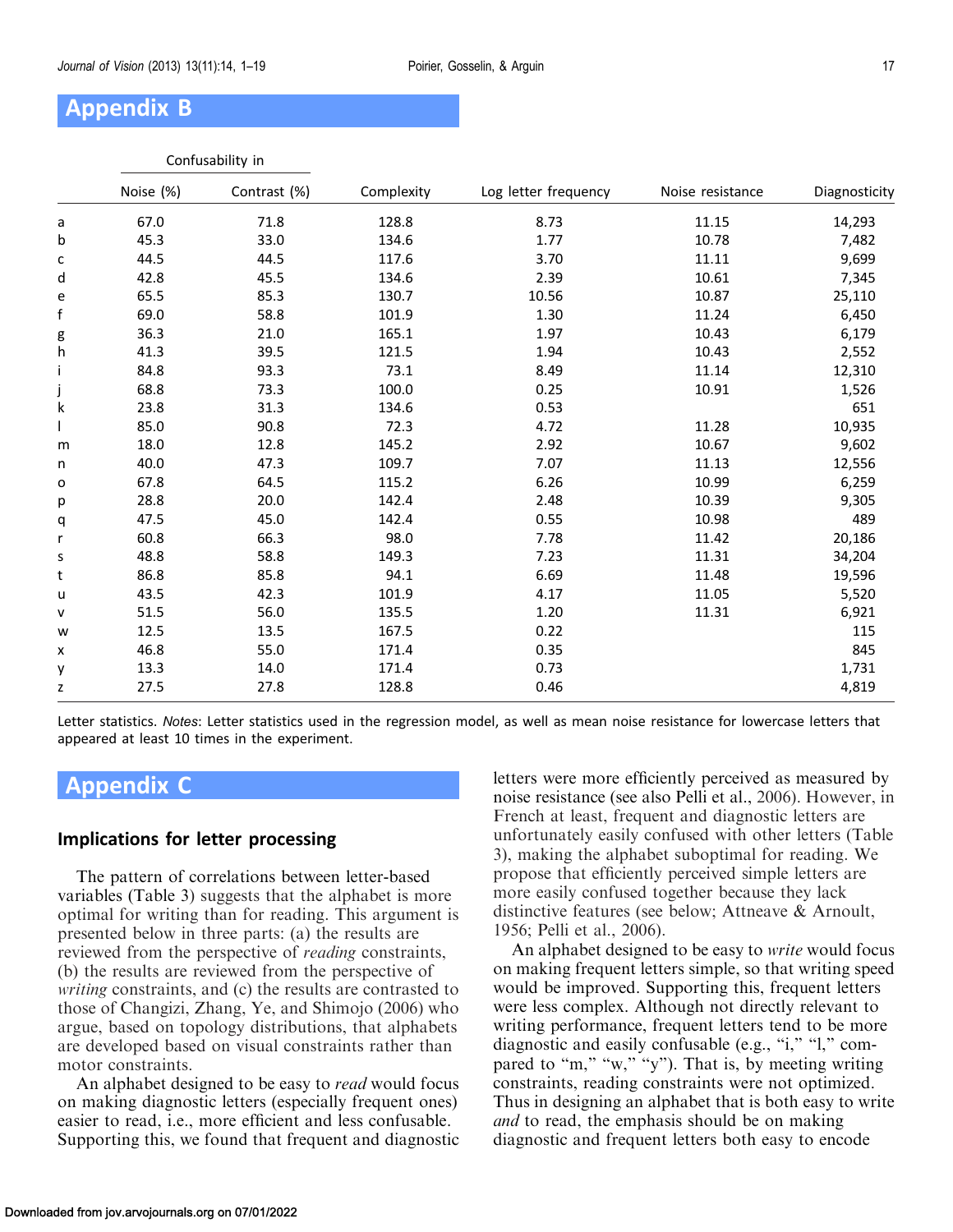<span id="page-17-0"></span>(e.g., high noise resistance, low complexity) and easy to discriminate from each other (e.g., low confusability).

The only study that looked empirically at whether alphabets were designed based on reading or writing constraints is a study comparing the topology distribution of alphabets, shorthand, trademarks, and natural scenes (Changizi et al., [2006\)](#page-11-0). They measured the relative frequency of different topologies within a stimulus set (e.g., alphabets, trademarks, natural scenes), and compared topology distributions across stimulus sets. Their conclusions can be summarized as follow: (a) alphabets have topology distributions similar to trademarks and natural scenes, suggesting that they are influenced by visual constraints, (b) alphabets have a topology distribution that is dissimilar to that of shorthand, suggesting that motor constraints play a much lesser role in alphabet design, and (c) alphabets have a topology distribution that differs from scribbles or random lines, suggesting that alphabets are not random. Their conclusion conflicts with ours. However, we reconcile the diverging views below.

Changizi et al. [\(2006\)](#page-11-0) did their analysis over a collection of alphabets, thus they lack single-letter data to compare with. This issue is critical because the assignment of letter shapes to sounds may itself be consistent with motor constraints, consistent with our results. Early alphabet designers likely associated simple symbols to frequent sounds first, and then created symbols of increasing complexity for increasingly infrequent sounds. Although they made symbols generally easy to produce and discriminate from each other, they likely assigned simpler symbols to frequent sounds. Thus, although Changizi's account may be accurate at the alphabet level, ours may be an adequate description at the letter level.

To further this argument, Changizi et al.'s [\(2006](#page-11-0)) study did not account or control for the frequency of occurrence of letters. As shown above, simple letters are frequent. Correcting their data for this bias would increase frequencies at low-complexities. This could make their results consistent with alphabets being influenced by motor constraints.

### Appendix D

#### Ecological validity

Every method to study reading has its strengths and weaknesses, and none is perfect (Haberlandt, [1994](#page-12-0); Perfetti, [1985\)](#page-13-0). The visual spread method used here is an efficient way of measuring noise resistance at a relatively fine spatial scale. An hour and a half of testing per participant was sufficient to extract all the

effects discussed above, including effects related to single-letters, letter position, word type, and syllable frequencies. This technique also required no specialized equipment such as an eye tracker or a voice key. However, caution is advised when generalizing from our task to other reading tasks, for several reasons.

Firstly, we did not ask participants to read sentences, and we did not measure reading comprehension. Reading effects are generally robust across methods, including passive-viewing tasks (e.g., fMRI experiments). Nevertheless, participants may sometimes adjust noise using visual factors, which may be unrelated or indirectly related to reading. For example, our results are consistent with complexity and diagnosticity, but could be more consistent with confusability if reading performance had been measured. In the presence of conflicting factors influencing noise, participants may not always spread noise to improve readability.

Secondly, participants had ample opportunity to extract the full content of a sentence over the duration of the study (average of 3 min spent per sentence). Mechanisms that are time-sensitive may require speeded-response tasks to produce measurable effects. Moreover, our method may not capture well effects that are dependent on surprise or uncertainty (e.g., when participants are asked to search for specific information or spelling errors).

Thirdly, the stimuli were degraded. Polarity was reversed in 12.5% of pixels, effectively changing letter shape. However, our noise levels were intermediate between studies using no noise and those using high levels of noise, such that reading sentences remained easy.

Overall, our results are consistent with the literature. However, both the similarities and differences of results across different methodologies can be informative. Similar results inform of effects that are robust across task demands and stimuli. Different results inform of effects that are sensitive to task demands and stimulus characteristics. By integrating results across methodologies and task demands, we can gain a better understanding of the underlying mechanisms involved.

In particular, our method differs from many other methods in the way the sentences were generated. A common research method is to generate word lists that exaggerate natural differences on few experimental factors while minimizing differences on control factors. These lists can nevertheless include sampling biases, especially with regards to other factors not considered in the selection criteria. The approach taken here respects natural frequencies and word statistics, and uses a statistical control instead. Our word sampling method is representative of normal texts, but it undersamples infrequent word types, word lengths, letters, etc. It is thus possible that some factors above